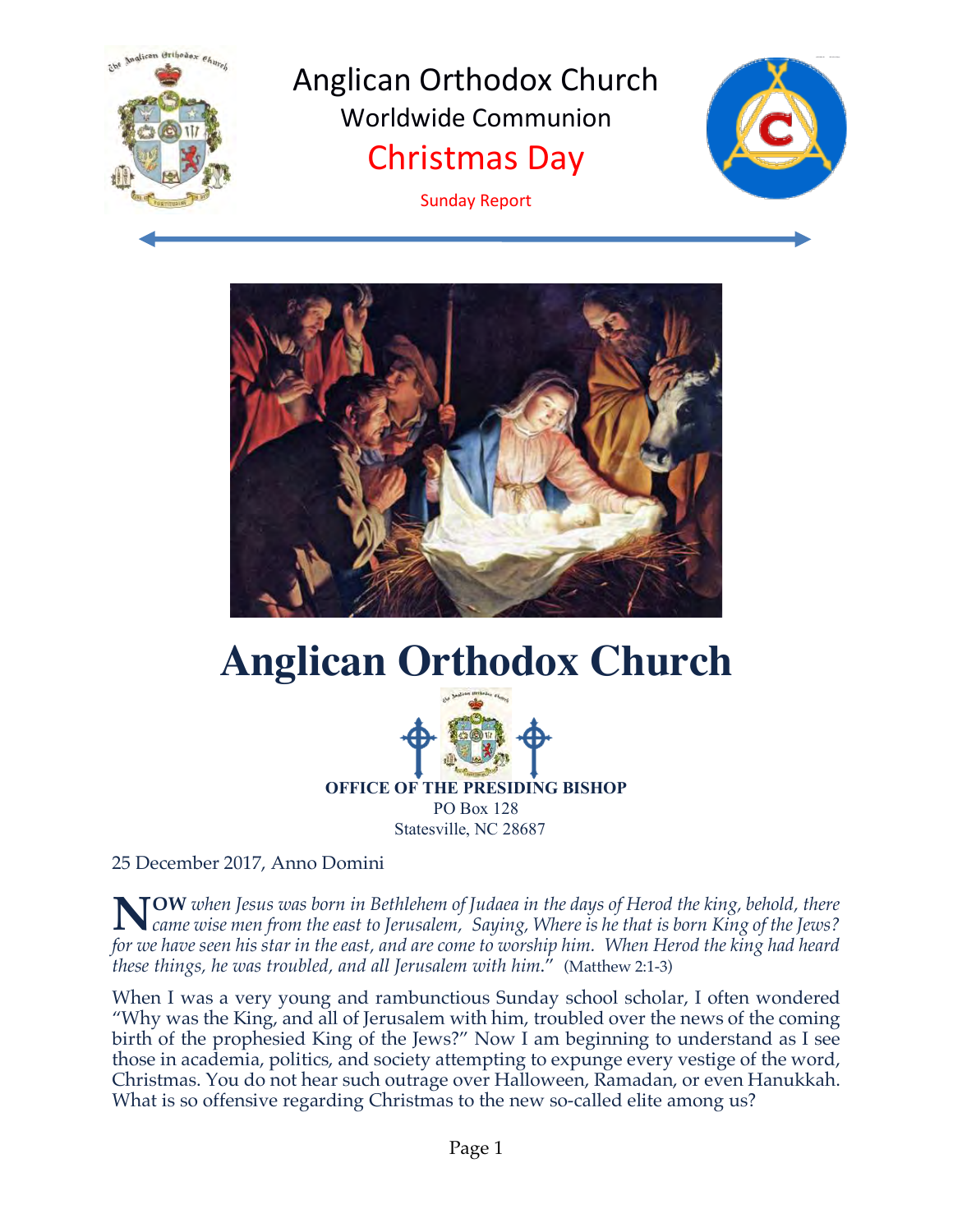Man has been attempting to replace the meaning of Christmas with secular personalities and music for many decades. Ask any child, or most any, what is the important thing about Christmas, and they will respond brightly, "Santa Claus!" It took about a century for Santa to replace the central figure of Christmas – our Lord Jesus Christ; but, to many, this occurred without argument over those decades. If Santa were denied, a loud outcry would result in the denier being scathed and ostracized from polite company. Today, the world has upped its game in demanding that even the name of the Christmas Season be renamed 'Winter Break.'

The hostility towards Christmas results from the sinful heart of man seeking to assuage a conscience full of guilt toward God. Oh yes, those who hate the mention of the word Christmas are not truly atheist for such do not exist. Every soul born into this world has a primitive, at least, knowledge of God. But if they admit to His existence, they must change their errant ways by admitting that there is an Authority that rules in the affairs of man. The superstitions of the pygmies, or other uncivilized beliefs, do not bother the PC police in the slightest. They know these are merely figments of imagination; but God is real, and they KNOW it! You may be amazed at the dichotomy of these two views toward the spiritual, but it is a fact. *Thou believest that there is one God; thou doest well: the devils also believe, and tremble*. (James 2:19) I am pretty certain if the devils know and tremble, the same is true of the devil's followers.

Let us resolve to follow the lead of our American President in returning Christmas to its rightful place in America; and not just 'A' Christmas title, but a Christmas Season based on "spirit and truth" with our Lord Jesus Christ as the reason for the season.

Merry Christmas to one and all, May Christ be the Light you follow to Bethlehem.

Dany R Effer

Jerry L. Ogles, DD, Presiding Bishop

## *On Point*

Someone asked, where do the quotes come from? The answer is from the people who uttered them. But, how did you find them? Oh, that. Some from Bishop Jerry, many from Rev Bryan Dabney, a few from other places, but overall mostly from Bryan. He always has some great ones to share. On to the On Point quotes –

#### *God and the Founders of our Country*

Despite some Americans preoccupation with the secularization of Christmas, our Founders, the framers of our Declaration of Independence and Constitution, had no such concerns about public expressions of faith, as none was warranted. Conversely, they were bold about promoting Christianity and speaking about their own faith.

Historian Peter Lillback, author of "Sacred Fire," an exhaustive scholarly treatise on George Washington, notes that it is only in recent years, with the searchable digital publication of our Founders' writings, that we get an accurate picture of their faith, and expression of same.

Lillback writes, "Washington referred to himself frequently using the words 'ardent,' 'fervent,' 'pious,' and 'devout.' There are over one hundred different prayers composed and written by Washington in his own hand. He described himself as one of the deepest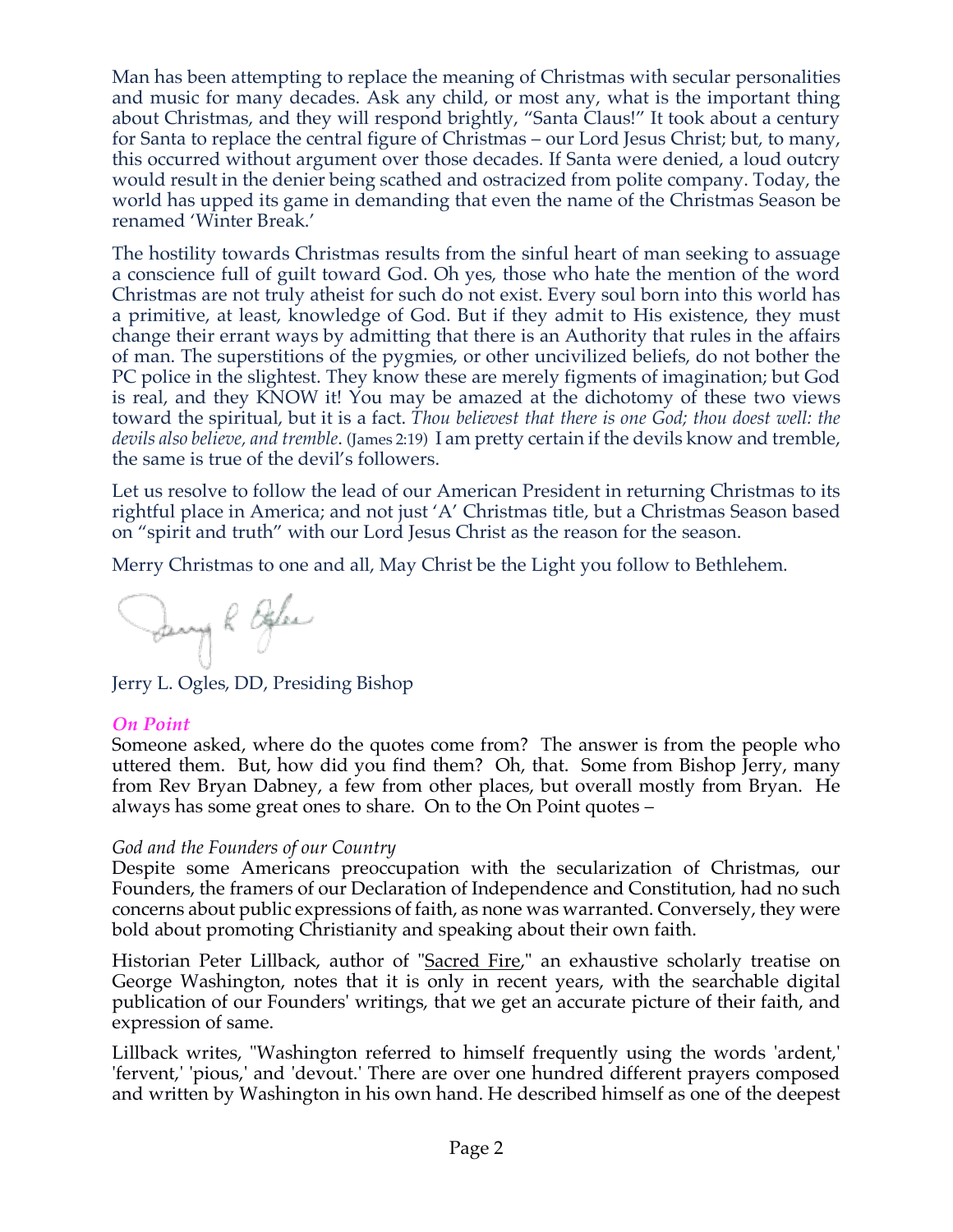men of faith of his day when he confessed to a clergyman, 'No Man has a more perfect Reliance on the alwise, and powerful dispensations of the Supreme Being than I have nor thinks his aid more necessary.' Although he never once used the word 'Deist' in his voluminous writings, he often mentioned religion, Christianity, and the Gospel. He spoke of Christ as 'the divine Author of our blessed religion.' He wrote of 'the blessed religion revealed in the Word of God.' He encouraged seekers to learn 'the religion of Jesus Christ.' He even said to his soldiers, 'To the distinguished Character of Patriot, it should be our highest Glory to add the more distinguished Character of Christian.'

Believe it or not, Washington did not need to consult pollsters or focus groups, as general or president, before issuing proclamations of faith. He spoke them from his heart, just as most of our Founders did.

#### *From the Founders Themselves*

To the distinguished Character of Patriot, it should be our highest Glory to add the more distinguished Character of Christian.

#### *George Washington*

Whatever may be conceded to the influence of refined education on minds of peculiar structure, reason and experience both forbid us to expect that National morality can prevail in exclusion of religious principle. ... The Hand of providence has been so conspicuous in all this, that he must be worse than an infidel that lacks faith, and more than wicked, that has not gratitude enough to acknowledge his obligations.

*George Washington*

The general principles on which the fathers achieved independence were the general principles of Christianity. I will avow that I then believed, and now believe, that those general principles of Christianity are as eternal and immutable as the existence and attributes of God. ... The Christian religion is, above all the religions that ever prevailed or existed in ancient or modern times, the religion of wisdom, virtue, equity and humanity.

#### *John Adams*

I [rely] upon the merits of Jesus Christ for a pardon of all my sins. ... I conceive we cannot better express ourselves than by humbly supplicating the Supreme Ruler of the world ... bringing in the holy and happy period when the kingdoms of our Lord and Savior Jesus Christ may be everywhere established, and the people willingly bow to the scepter of Him who is the Prince of Peace. ... We may with one heart and voice humbly implore His gracious and free pardon through Jesus Christ, supplicating His Divine aid ... [and] above all to cause the religion of Jesus Christ, in its true spirit, to spread far and wide till the whole earth shall be filled with His glory.

*Samuel Adams*

That the spiritual kingdom of our Lord and Savior Jesus Christ may be continually increasing until the whole earth shall be filled with His glory.

## *John Hancock*

Being a Christian ... is a character which I prize far above all this world has or can boast. ... The Bible is a book worth more than all the other books that were ever printed. ... This is all the inheritance I can give to my dear family. The religion of Christ can give them one, which will make them rich indeed.

## *Patrick Henry*

Condescend, merciful Father! to grant as far as proper these imperfect petitions, to accept these inadequate thanksgivings, and to pardon whatever of sin hath mingled in them for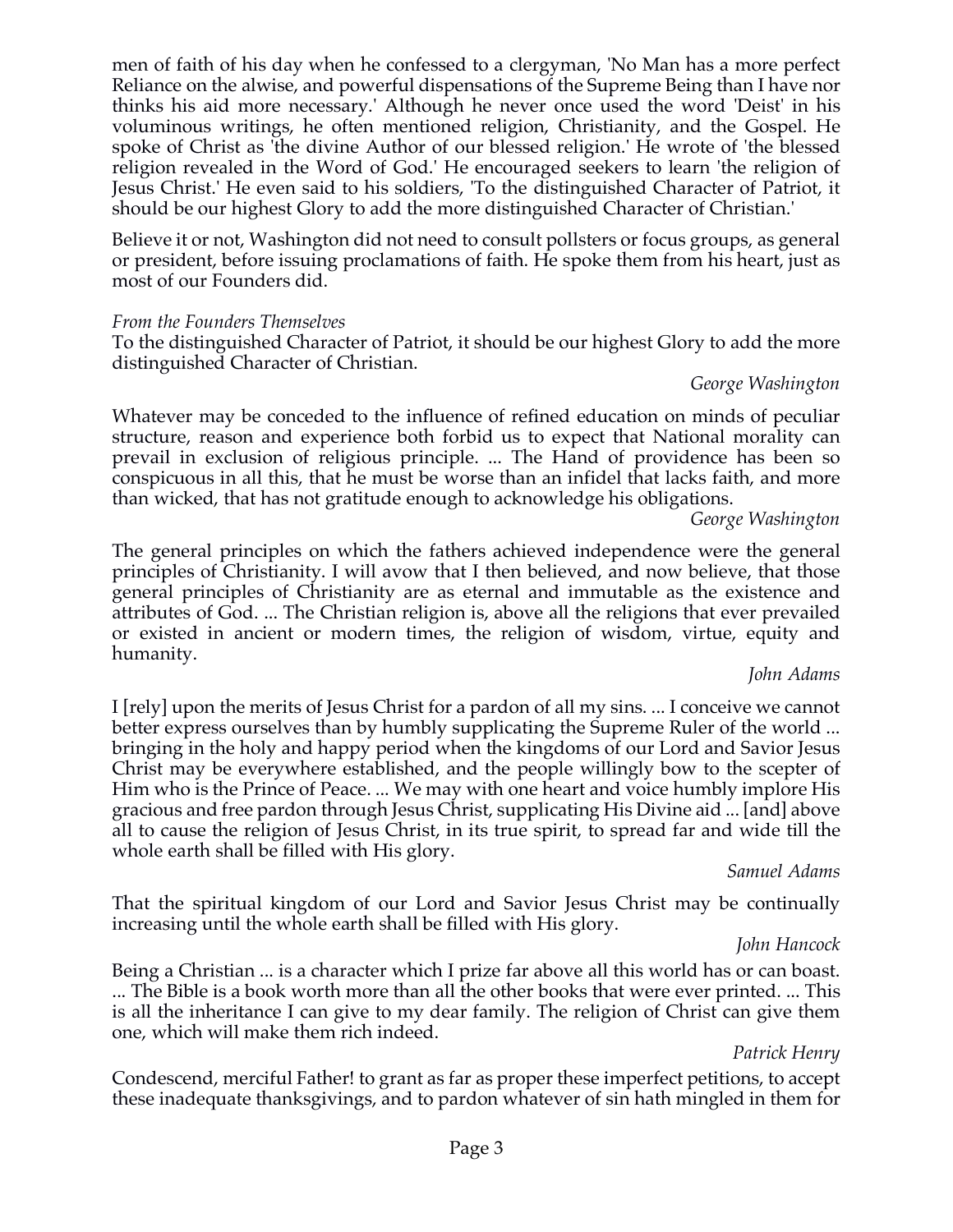the sake of Jesus Christ, our blessed Lord and Savior; unto Whom, with Thee, and the blessed Spirit, ever one God, be rendered all honor and glory, now and forever. ... The Bible is the best of all books, for it is the word of God and teaches us the way to be happy in this world and in the next. Continue therefore to read it and to regulate your life by its precepts. ... Providence has given to our people the choice of their rulers, and it is the duty as well as the privilege and interest of our Christian nation, to select and prefer Christians for their rulers.

#### *John Jay*

I am a Christian in the only sense in which He wished anyone to be: sincerely attached to His doctrines in preference to all others. ... I am a real Christian -- that is to say, a disciple of the doctrines of Jesus Christ.

#### *Thomas Jefferson*

I have sometimes thought there could not be a stronger testimony in favor of religion or against temporal enjoyments, even the most rational and manly, than for men who occupy the most honorable and gainful departments and [who] are rising in reputation and wealth, publicly to declare their unsatisfactoriness by becoming fervent advocates in the cause of Christ.

*James Madison*

How many observe Christ's birth-day! How few, his precepts! O! 'tis easier to keep Holidays than Commandments.

*Benjamin Franklin*

#### *Propers*

Each Sunday there are Propers: special prayers and readings from the Bible. There is a Collect for the Day; that is a single thought prayer, most written either before the refounding of the Church of England in the 1540s or written by Bishop Thomas Cranmer, the first Archbishop of Canterbury after the re-founding.

The Collect for the Day is to be read on Sunday and during Morning and Evening Prayer until the next Sunday. The Epistle is normally a reading from one of the various Epistles, or letters, in the New Testament. The Gospel is a reading from one of the Holy Gospels, Matthew, Mark, Luke and John. The Collect is said by the minister as a prayer, the Epistle can be read by either a designated reader (as we do in our church) or by one of the ministers and the Holy Gospel, which during the service in our church is read by an ordained minister.

The propers are the same each year, except if a Red Letter Feast, that is one with propers in the prayerbook, falls on a Sunday, then those propers are to be read instead, except in a White Season, where it is put off. Red Letter Feasts, so called because in the Altar Prayerbooks the titles are in red, are special days. Most of the Red Letter Feasts are dedicated to early saints instrumental in the development of the church, others to special events. Some days are particularly special and the Collect for that day is to be used for an octave (eight days) or an entire season, like Advent or Lent.

The propers for today are found on Page 96-98, with the Collect first:

The Nativity of our Lord, or the Birthday of Christ, commonly called Christmas Day. [December 25.] *The Collect.*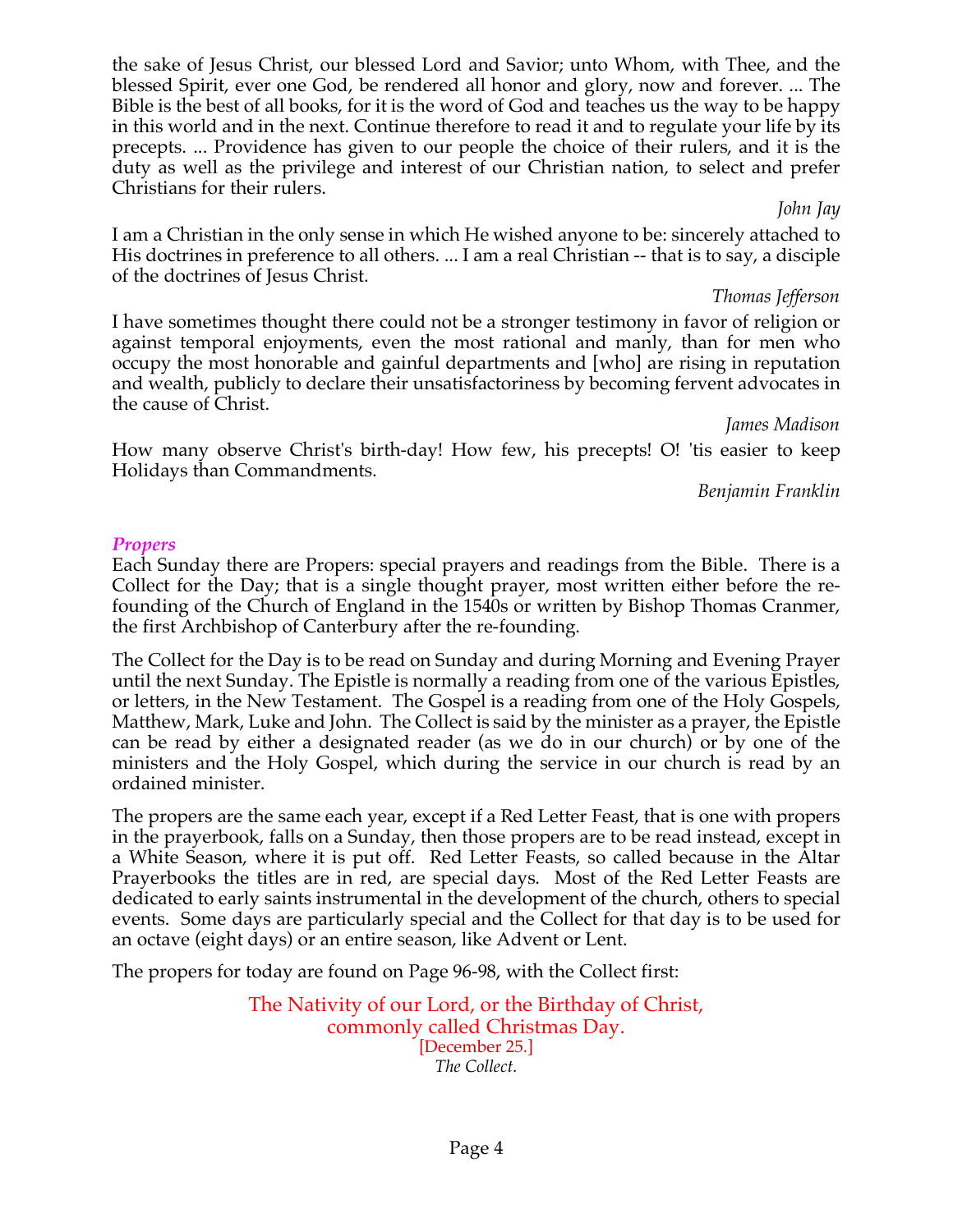**LMIGHTY** God, who hast given us thy only-begotten Son to take our nature upon **A LMIGHTY** God, who hast given us thy only-begotten Son to take our nature upon him, and as at this time to be born of a pure virgin; Grant that we being regenerate, and made thy children by adoption and grace, may daily be renewed by thy Holy Spirit; through the same our Lord Jesus Christ, who liveth and reigneth with thee and the same Spirit ever, one God, world without end. *Amen.*

#### ¶ This Collect is to be said daily throughout the Octave.

The Epistle for Christmas Day came from the Epistle of Paul the Apostle to the Hebrews, the First Chapter, beginning at the First Verse:

od, who at sundry times and in divers manners spake in time past unto the fathers by the prophets, hath in these last days spoken unto us by his Son, whom he hath appointed heir of all things, by whom also he made the worlds; who being the od, who at sundry times and in divers manners spake in time past unto the fathers<br>by the prophets, hath in these last days spoken unto us by his Son, whom he hath<br>appointed heir of all things, by whom also he made the worl the word of his power, when he had by himself purged our sins, sat down on the right hand of the Majesty on high; being made so much better than the angels, as he hath by inheritance obtained a more excellent name than they. For unto which of the angels said he at any time, Thou art my Son, this day have I begotten thee? And again, I will be to him a Father, and he shall be to me a Son? And again, when he bringeth in the firstbegotten into the world, he saith, And let all the angels of God worship him. And of the angels he saith, Who maketh his angels spirits, and his ministers a flame of fire. But unto the Son he saith, Thy throne, O God, is for ever and ever: a sceptre of righteousness is the sceptre of thy kingdom. Thou hast loved righteousness, and hated iniquity; therefore God, even thy God, hath anointed thee with the oil of gladness above thy fellows. And, Thou, Lord, in the beginning hast laid the foundation of the earth; and the heavens are the works of thine hands: they shall perish; but thou remainest; and they all shall wax old as doth a garment; and as a vesture shalt thou fold them up, and they shall be changed: but thou art the same, and thy years shall not fail.

The Gospel for Christmas Day came from the Gospel according to Saint John, the First Chapter, beginning at the First Verse. This particular Gospel is known as the Last Gospel as it comes from the last Gospel to be written, that of St. John, and it brings the final Word of Jesus to us.

n the beginning was the Word, and the Word was with God, and the Word was God. The same was in the beginning with God. All things were made by him; and without him was not any thing made that was made. In him was life; and the life was the light of men. And the light shineth in darkness; and the darkness comprehended it not. There was a man sent from God, whose name was John. The same came for a witness, to bear witness of the Light, that all men through him might believe. He was not that Light, but was sent to bear witness of that Light. That was the true Light, which lighteth every man that cometh into the world. He was in the world, and the world was made by him, and the world knew him not. He came unto his own, and his own received him not. But as many as received him, to them gave he power to become the sons of God, even to them that believe on his name: which were born, not of blood, nor of the will of the flesh, nor of the will of man, but of God. And the Word was made flesh, and dwelt among us, (and we beheld his glory, the glory as of the only begotten of the Father,) full of grace and truth. I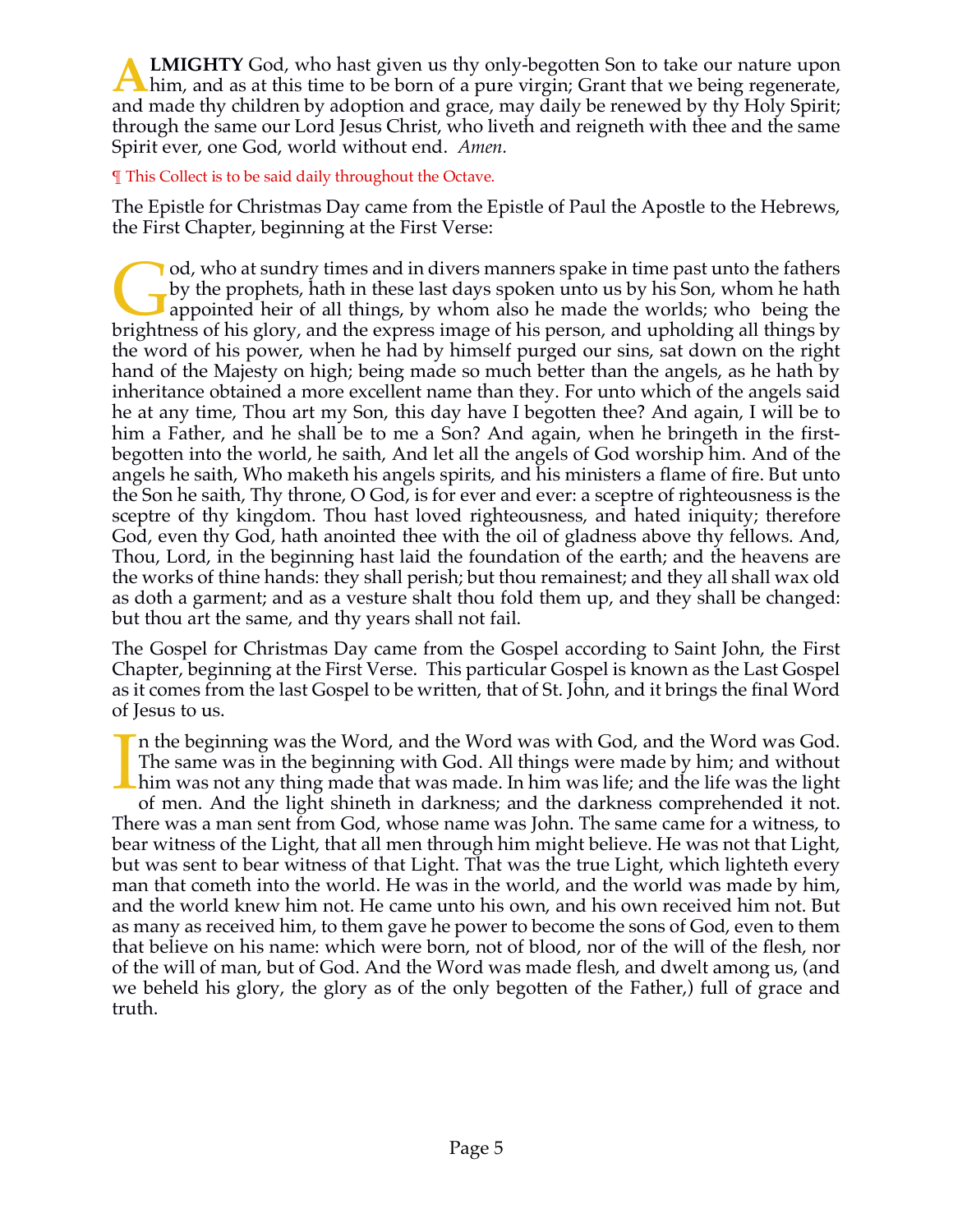## *Sermon - Rev Hap Arnold Church of the Faithful Centurion - Descanso, California*

Today's sermon is the message of Christmas. *He came unto his own, and His own received* 



*Him not*. <sup>1</sup> Christ came unto His own, the people he created, to show them the Word which He is the living embodiment of, the Living and True Scripture. They received neither the written Word His Apostles wrote, nor the spoken Word from His Mouth that He spake unto them. *But as many as received Him, to them he gave the power to become the sons of God.* He has adopted us unto his family, through His Word, which he has spoken unto us, that we may fulfill it and live in harmony with others in this word.

*And the Word was made flesh and dwelt among us.* This speaks to the living incarnate nature of the Word, (Christ) who dwelt among us 2,000 years ago, that He might understand our nature completely, so that He could teach us with understanding, understanding to which the Devil has no access. If He lived in our conditions, it would be easier for Him to relate to us when He taught and spake the Word of His Father. *And we beheld His glory, the glory as of the only begotten of the Father, full of grace and truth*. In That Word, He spake both full of grace and of truth as John said in the last Gospel. If we will accept His grace and truth though the Holy Ghost, then can we do things for His Glory. Without that in our hearts, we cannot do anything for Him. We are imperfect creatures, but now accounted for and spoken for by Christ. With the Word, we are empowered to do things for Him. The birth of Christ would foreshadow his death, which would bring about the ultimate freedom, that from sin and death.

That is such an important point. 16 *For God so loved the world, that he gave his only begotten Son, that whosoever believeth in him should not perish, but have everlasting life.* (John 3:16) Not just that God, the Almighty Creator of Heaven and Earth, would send His only begotten Son, but that the Son came knowing not only that He, King of Kings, would be born in a manger, live a life of relative poverty, but that He would die a horrible, horrible death so we might have eternal life. He came to this miserable planet for us, to give us life eternal! He knew when He came here precisely how He would leave, yet He came anyway. Think of that on this Christmas Day!

Today we recall the birth of our Lord and Savior, the only means by which we, imperfect creatures with free will, might be accounted as perfect before God when our day of judgment comes. Born, not in a palace, but in a stable, He is all that we have been promised. Taking the substance of Man, all Man and all God, He knows our temptations, He knows our failures, He knows our failings, He knows our sorrow; He also knows our happiness, our small triumphs, our hopes and our dreams. He is the only one in this world who will never fail us in the slightest. He gives us His example to follow. If we will but follow Him, we will draw closer to God. He made the world, He knows the world. He defeated the Prince of this World, thus with His Help, so will we. This is a day of joy, foreshadowing a day of sorrow, leading to the greatest joy of all.

Let us joyfully receive Him into our hearts and homes, that we might do what He asks and spread the Joy of His Arrival on Earth that we might prepare for His Second Coming. If we do this and what he asks, which is a common theme that stays the same throughout the Christian Year, we shall be Blessed with good things, as a result of doing what He asks. On this Christmas Day, let us Rejoice in His Coming and begin our preparations for His Second Coming.

 $1$  John 1:11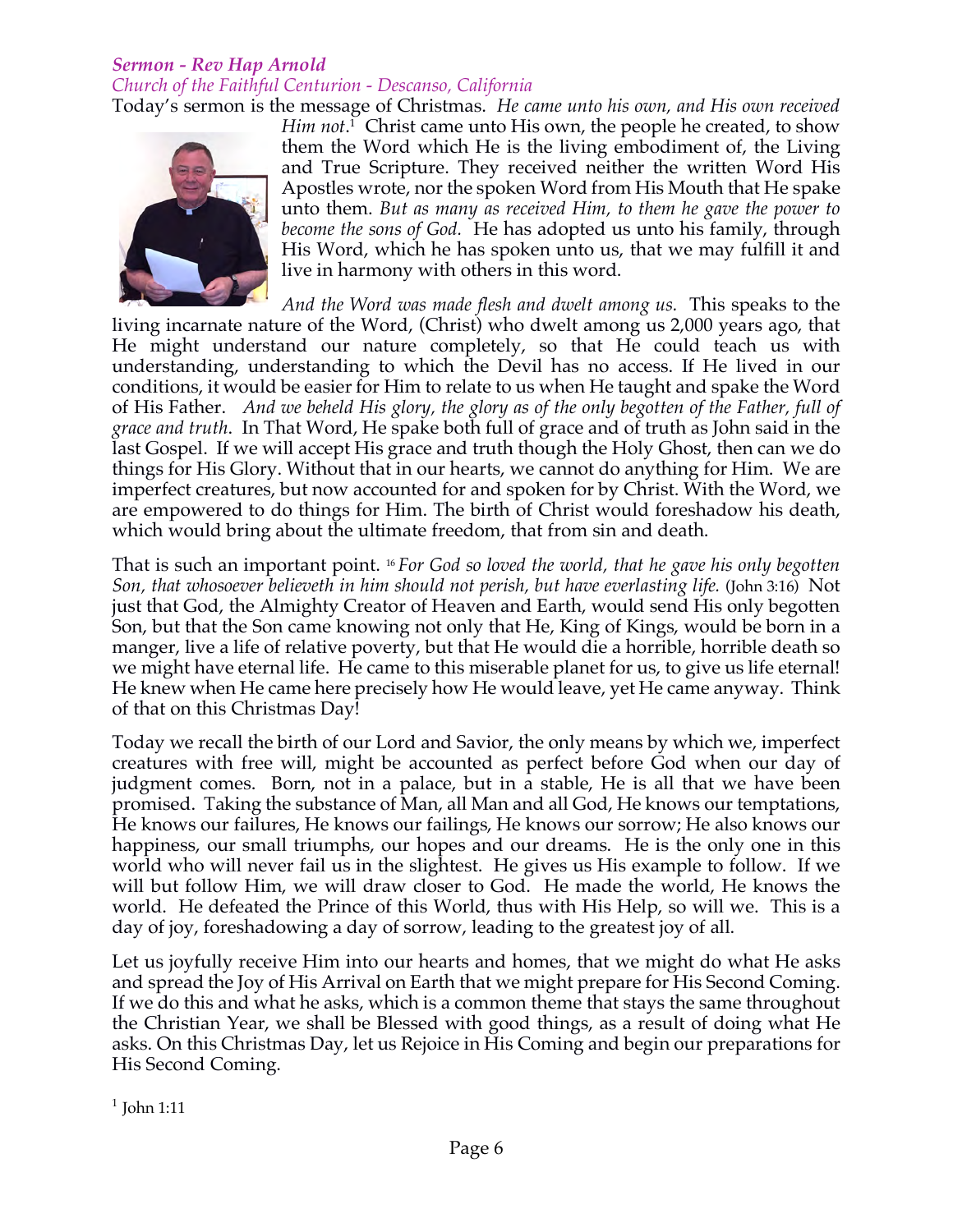## Be of God - Live of God - Act of God

#### *People in our Prayers* - http://faithfulcenturionprayerteam.blogspot.com/ **Why? Prayer is an extremely important activity.**

It is not that God knows not our needs, for He surely does. Yet, Jesus commanded us to ask God for those same needs. In addition to the obvious of asking God for help, offering thanksgiving and the like, prayer helps us focus our thoughts on how we might do God's work.

The Prayer Team of the Anglican Orthodox Church was established to help our members and fellow Christians pray for those in need and to give thanks as well for the blessings we have been granted.

#### **Who can be on the list? Do I have to be a member of the Anglican Orthodox Church to be prayed for?**

No! The only qualification to be on the list is that you want our prayer team to pray for you. We are Christians and are happy to pray for you, no matter who you are. If you want help from God, you are our kind of people.

#### **What is the commitment from the prayer team?**

Each member of the team will pray for the desired outcome at last once per day.

#### **How do I get myself or someone else on the prayer list?**

You can email one of the prayer team leaders: Jack - jack@faithfulcenturion.org or Dru dru@ faithfulcenturion.org, or call the office at (619) 659-3608 or fill out a prayer card at your church.

#### **What should I ask for?**

Depends on what you want. Some people merely want God to be asked to heal their ills and be mentioned by their first name, others want a specific outcome and / or have more of their personal information known to the team. Ask for what you want. It is your desire and need for prayer the team is attempting to meet. For typical examples, see the list below.

## **Updating the Team**

If you are on our prayer list, or if you have submitted a person that you have asked us to pray for, please update one of the team members or Hap in person, by telephone or email. It helps to be able to pray specifically for these individuals including their specific needs; plus if they get better, it is our happy duty to give thanks!

Please note that on the yellow (maybe green or orange if you get an old one) cards at church, you can ask that those to be prayed for have their names disseminated to the prayer team. Those names will be said in church and appear here. Or, you can ask that their names and purpose be kept confidential, then only Hap will know to pray for them.

*Prayer List Notice – If you have someone on the prayer list and their needs have changed, please let us know. We'd like to update our prayers to reflect the need and most important to give thanks!*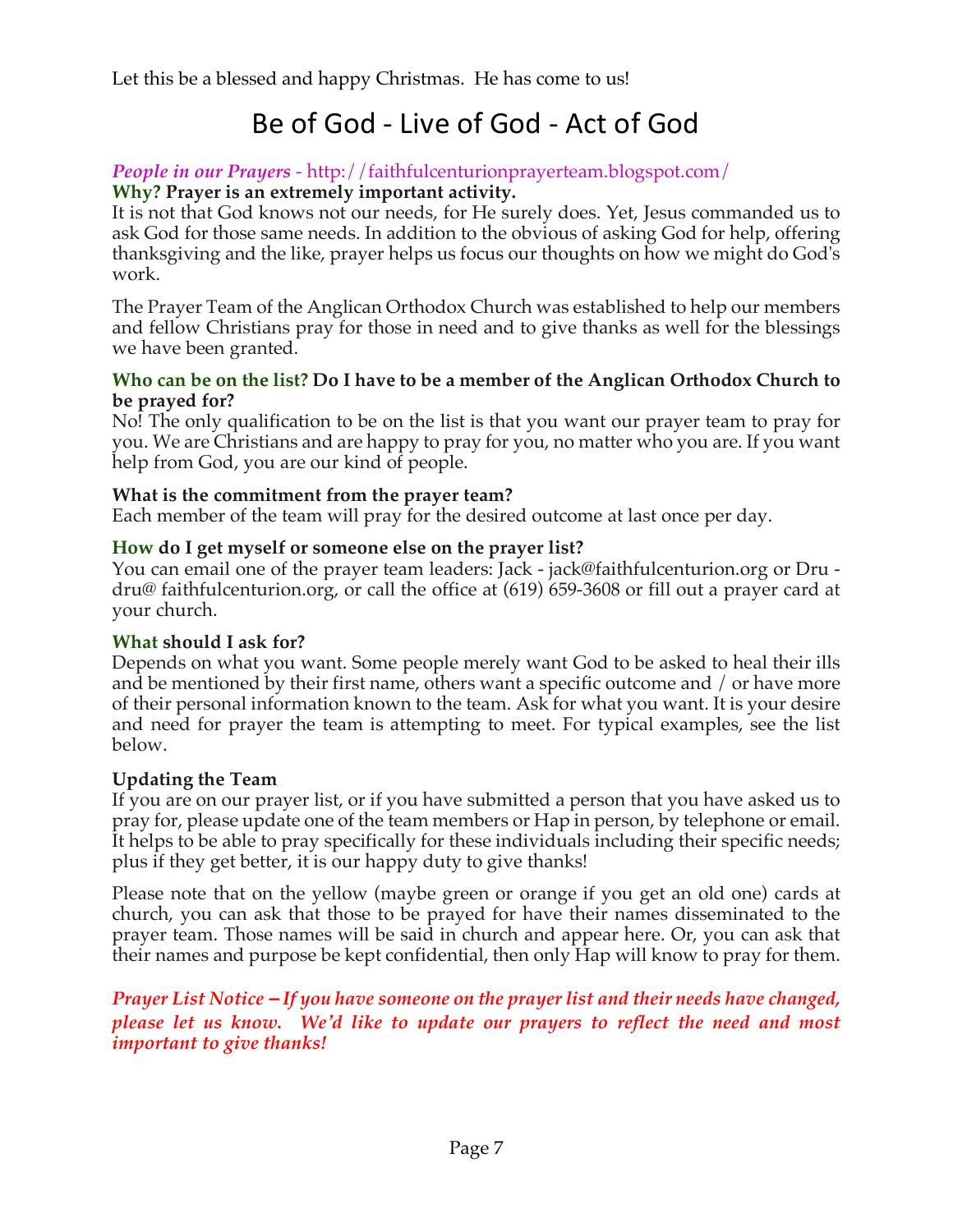#### *Immediate Prayer Please*

- *Dakota* had to be life flighted from Enterprise to Birmingham, Alabama. He is having seizures. Please pray for peace of mind and soul for Dakota and his family and for inspiration and understanding for the medical team treating him that they might find a solution to the siezures.
- *Jieun* has been through a very difficult time at the hands of people who have hurt her and are out to hurt her further as well as discredit her, she is being kept against her will at the present time. Pray that God will heal her wounds, keep her calm and safe and find a way to release her back to her family, please pray for strength calm and peace for all.
- *Chief Mike Wysocki* finally had heart valve surgery June 2017. He was back in the hospital with a bleeding ulcer, but made it home. Please give thanks for that and pray for the medical team treating Mike that they might pay attention, do their very best and be open to God's guidance. Pray a complete recovery and peace of mind and trust in God for Mike, his lovely wife Wendy and his family.
- *Jim* was in the hospital 18 July 2017, for four days due to fluid around the lungs from Congestive Heart Failure. Please pray the medical team treating Jim might pay attention, do their very best and be open to God's guidance. He is feeling better but this past year has been hard on him physically with four surgeries, starting with back surgery in June 2016, an eye operation in December and then two operations involving his pacemaker in March 2017 and again in May 2017. All these have weakened him but he is getting stronger and now is back in PT to help rebuild his strength. Thanks be to God. Jim and his family thank you for the prayers and request them to continue as the doctors are still working on medication balance to help his heart not to go back into Congestive Heart Failure. Pray for peace of mind and trust in God for Jim and his family.
- *Ron Cole Klages* is a patriotic former Marine who has debilitating blood clots pursuant to cancerous growths on his liver and unknown other places. His doctors will inform of clinical findings on Monday for further treatment. Please pray for the medical team treating Ron that they might pay attention, do their very best and be open to God's guidance.
- *Jill* was on life support; her family members traveled a great distance to see her and returned home safely. Jill's condition improved to critical, but needs your prayers to continue her recovery.
- *Kurt Thomas* is now home after undergoing open heart surgery in Richmond, Virginia as the result of a life threatening bacterial blood infection which settled in his heart and other places. The infection resulted in a hole in his heart. Kurt. They successfully replaced about half his heart with donor parts. Kurt had a permanent pacemaker installed on 26 March 2017 and he returned to work the first of June! But, now he is having problems with fluid retention. It is a God given miracle Kurt made it through all this. Please join Kurt and Mary, his family and friends in giving thanks. There is still a long and rocky road ahead; please pray for spiritual and physical strength for Kurt, his wife Mary and their family. Please pray for the medical team treating Kurt that they might pay attention, do their very best and be open to God's guidance. Pray also for Kurt to accept what he cannot do at present and concentrate on what he can do. This is a very foreign situation for this Christian warrior. He needs God's help to adapt and prosper.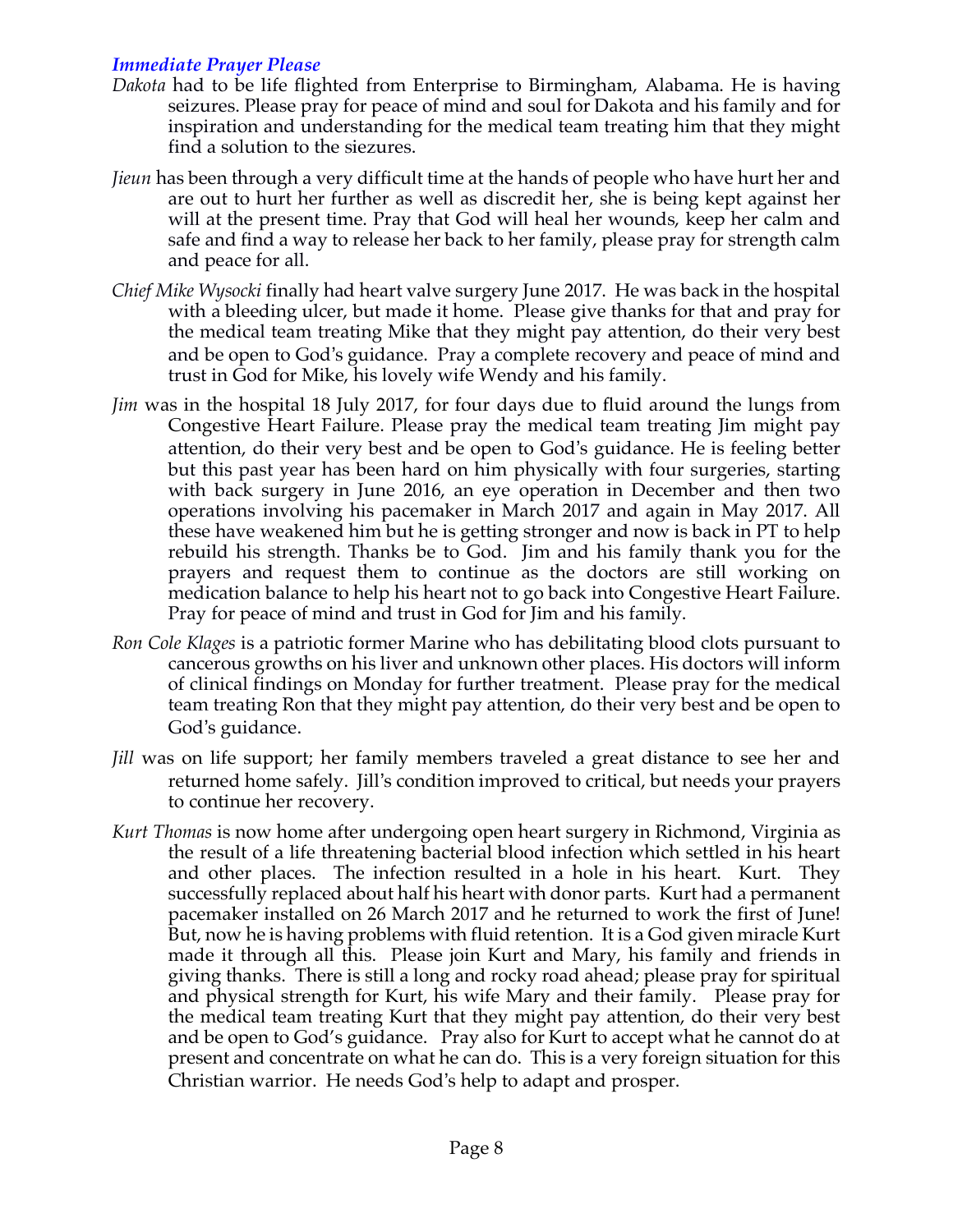- *Cindy,* Bishop Jerry's cousin, may need to undergo brain surgery if medication is not effective. Please pray the Lord will extend a hand of mercy and healing to Cindy.
- *Samson Hendrik* has prostate cancer and his kidneys are not working. Pray our Lord Jesus Christ will be close to him and his family of friends during this illness.

## *Travel*

*Skyler* is in the British Virgin Islands for work. Pray he has a safe and productive time there. Pray also for air conditioning to continue so he can sleep.

#### *Departed*

- *Carol Harris* sustained fatal injuries while training an Akita dog on 20 December 2017. Please give thanks for her time here on earth and prayh for peace of mind and soul, as well as guidance, for her husband Ken.
- *LTC Jim Thornell (Jet), USAF CA ANG Retired,* left on his final flight West the morning of 13 December 2017 after a hard fought battle with heart problems, ulcers, abdominal cancer. He has contributed much to our country and his family and friends. Give thanks for a safe passing home for Jet and comfort and strength for family and friends who of necessity remain behind, in particular for his wife Mary, as well as daughter Janice and son Jimmy, through these difficult times.
- *Roderic McChesney* passed away the evening of 4 December 2017, at age 96, the last of his generation. A World War II Torpedo pilot with two long tours in the Pacific and career as a dentist for years after, a fine father and grandfather and great grandfather, he will be missed. He got his final wish to leave this veil from his bed of natural causes. Please give thanks for his time here on earth and return home.
- *Erica* passed away on 27 November 2017, after a hard fought battle against a nonmalignant Brain Tumor which could not be surgically removed due to the size and location. Please give thanks for her time here on earth and pray for peace of mind and trust in the Lord her mother and father Gina and Paul, as well as for her family as they deal with the temporary separation.
- *Jared Otieno* returned home on 16 November 2017. Please pray for the Olweny family as they adjust to the loss of their beloved brother*.*

## *Move*

*The Thomas Family* are now in Virginia on what was to be a headquarters tour. Pray for peace of mind for Kurt and for Mary and the kids.

## *In need of a miracle or understanding of God's Plan*

- *Doug Lambert* is in the hospital with sepsis of unknown origin. For five weeks they have not been able to find the source of the problem. He is very weak and concerned that no one can find the reason for the infection. He asks that you pray for the medical team treating him to do their best, to be open to God's guidance and for him to keep his trust in the Lord and not worry.
- *Neal* has heart problems and is very weak, he also has COPD, kidney problems, his potassium is too high, he came back from the point of death. He is now home and permanently on oxygen. He is doing well, for that he and his family are grateful and ask your thanksgiving prayers. More importantly, please pray Neal will accept salvation through our Lord and Savior.
- *Paul* is in hospice and ready to meet His Lord. Please pray for Paul as he prepares to go home to be with his family who have gone before him. Pray for the faith of his family to build and the transition to be good.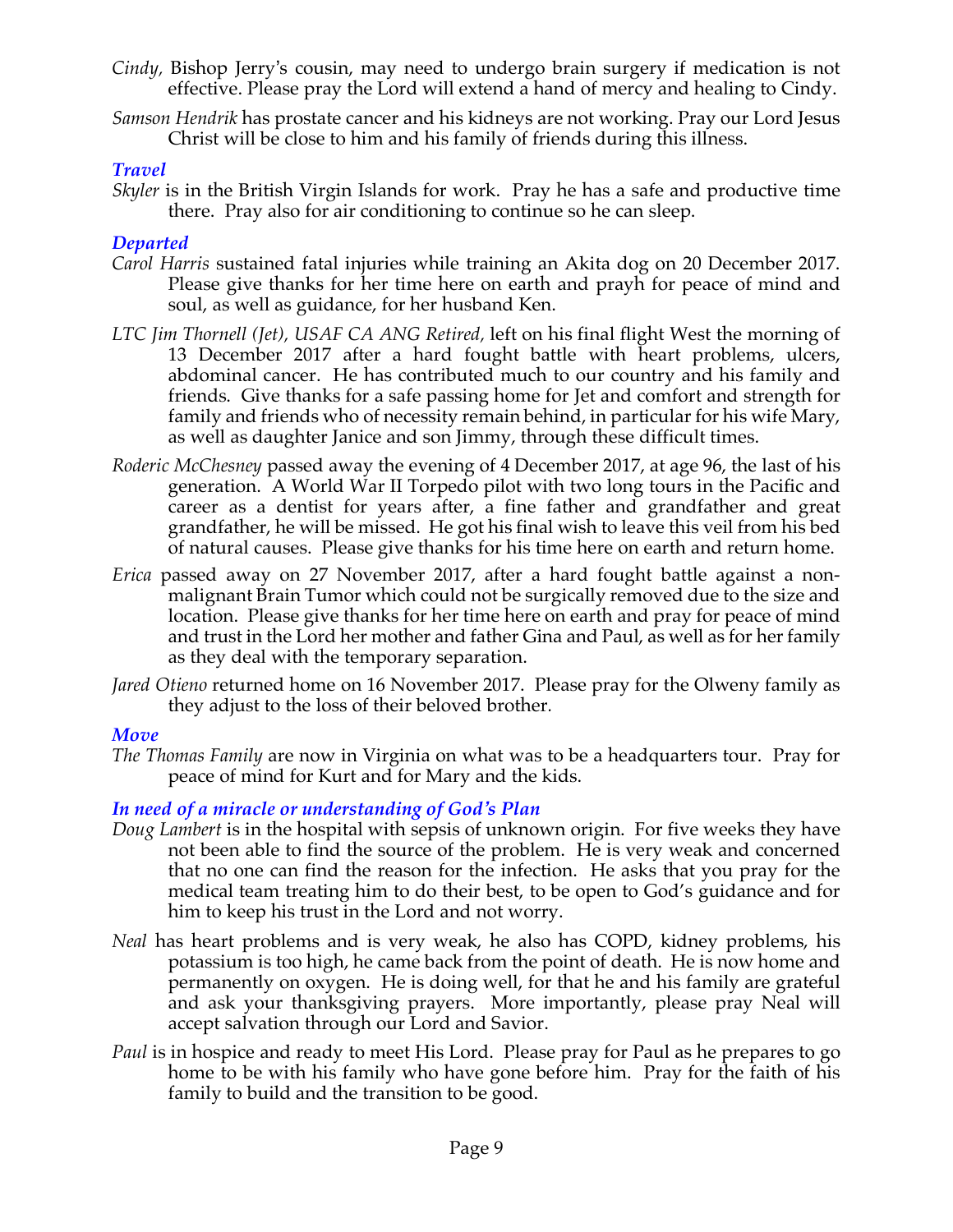- *Dot* is an elderly woman with liver cancer. Please pray for Dot as she prepares to go home to be with her family who have gone before her. Pray for the faith of her family to build and the transition to be good.
- *Mrs. Tiffany (90)* has chosen to refuse extraordinary care as it will not gain much earthly time. The Tiffanys have been together for a long, long, long time. Pray for Mrs. Tiffany and her husband as together they begin this Journey to be with their Lord.
- *Saundra* is in ICU with congestive heart failure after a heart operation. She is aged and frail. Saundra is near the end of her time here on earth. Please pray for comfort, understanding, strength and guidance for Saundra and her family who will of necessity remain behind. Pray for the love of God to stay foremost in their hearts.
- *Polly* is in hospice care with dementia and spinal stenosis. Please pray for her as she prepares to go home to be with her family who have gone before her. Pray for the faith of her family to build and the transition to be good.
- *Ron* had a Heart Attack, at the hospital he found out he also has Kidney Cancer. He is a man of faith and is in need of prayer for his health and that the Lord will provide strength for his family.
- *Kathy Cox Merritt* has been receiving Chemo and 12 November 2016, had bowel resection surgery and was given a very bad prognosis. Kathy just retired as an RN in Orthopedics at a local hospital; sometimes a little medical knowledge can be dangerous to the patient but she remains positive. Please pray for Kathy's healing and peace and comfort for her and her family, both spiritually and physical
- *Krysti* is off life support and able to talk, please give thanks for the good news. She is still unable to feel her legs. When that comes back she will go to a rehabilitation facility. Krysti has used drugs, has high blood pressure, is diabetic and has organ failure. Her families are with her and will appreciate your prayers.
- *Pat* has metastatic osteosarcoma; there is little that can be done. Please pray for a miraculous remission; that Pat's remaining time here on earth might be good. Help Pat and family put their trust in the Lord and let Him carry their sadness, fear, worry and terror.
- *Amy* has been diagnosed with metastatic melanoma and has cancer all over her body, and in one of her kidneys which are no longer functioning. Amy and her family have asked for prayer to stop the growth and to aid the family financially with the medical bills. At present she has to have surgery every two months to place stents. Pray Jesus will be close to all.
- *Gemma Dillinger* has been treating for breast cancer for over a year now, after surgeries, radiation and chemotherapy, she is reaching the limit of her tolerance with no end in sight. Please pray for her to gain strength and ground on the cancer. Help her to continue with her faith in our Lord, she is not afraid to go home, but wants to make sure it is time. Pray she will be encouraged to not give up until it is her time to go and that her time here on earth with her family will be good.
- *Janet* has had a blood borne cancer for several years. Her faith in the Lord is great and she is ready to be with Him. Pray she will be encouraged to not give up until it is her time to go.
- *Holly* has had Colon Cancer, Breast Cancer and now it is in her spine. Please pray for guidance for the medical personnel treating Holly, for a miraculous remission; that Holly's remaining time here on earth might be good. Help Holly and her family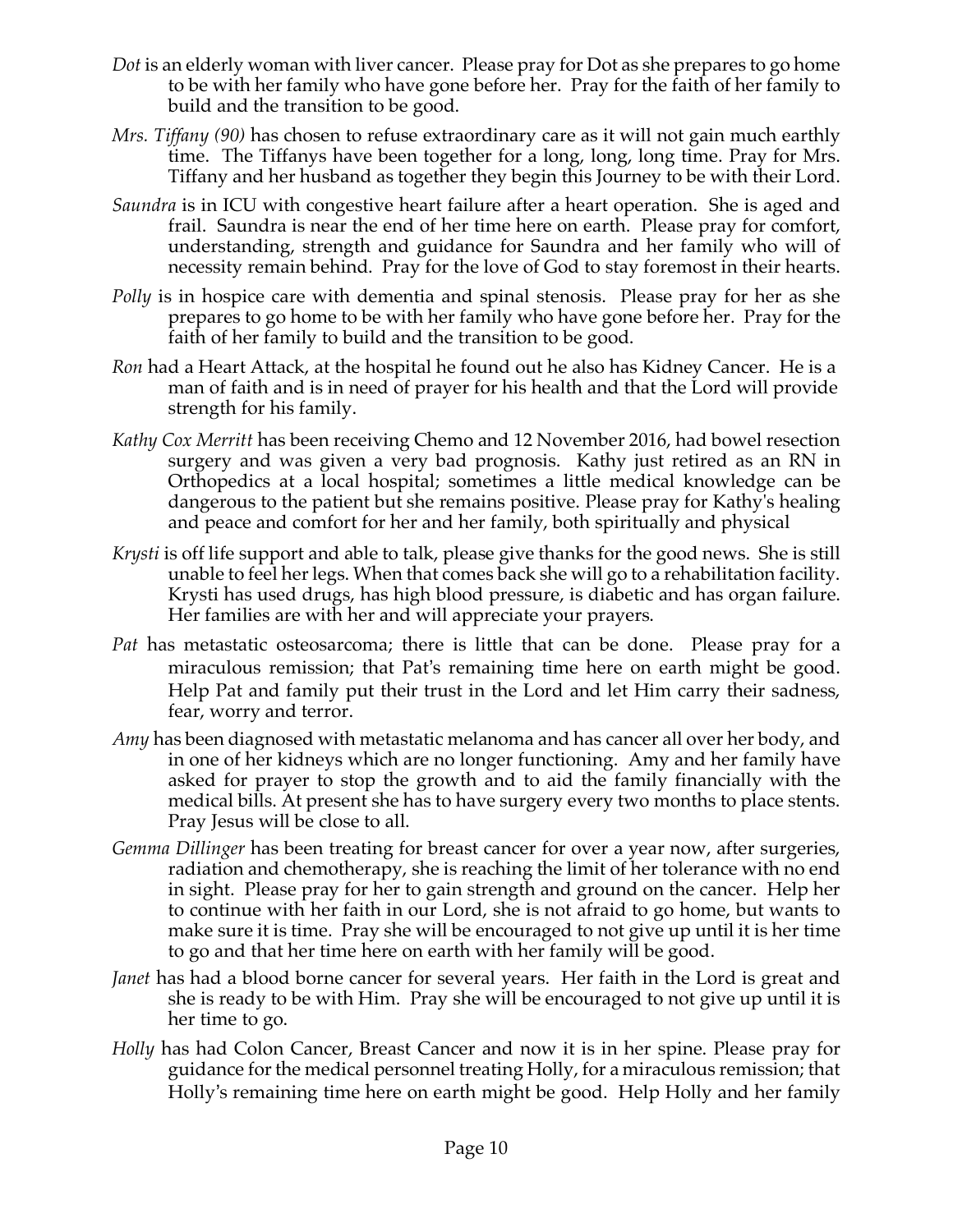put their trust in the Lord and let Him carry their sadness, fear, worry and terror. Pray for strength and courage for Holly.

- *Tim* was on a kidney transplant list and started dialysis and was taken off the transplant list for a heart problem that required stents, while putting in stents a leaking valve was found. A port was put in and something happened and it has to be redone. In several days he will have a valve replaced, after heart surgery and recover he will go back on the transplant list. Please remember him in prayer in the days and weeks ahead. Pray he will put his worry on God's shoulders so he might be at peace and rest. Pray for those treating him that they might pay attention and do their best.
- *Marilyn* has been diagnosed with non-operable pancreatic cancer. Please pray for a miraculous remission; that Marilyn's remaining time here on earth might be good. Help Marilyn and her family put their trust in the Lord and let Him carry their sadness, fear, worry and terror.
- *June* found she has a recurrence of colon cancer, which is now Stage Four, that is it has spread. Please pray for a miraculous remission; that June's remaining time here hon earth might be good. Help June and her family put their trust in the Lord and let Him carry their sadness, fear, worry and terror.
- *Leon McKay* suffered a stroke a few weeks back that has left him unable to speak and while undergoing evaluation the doctors also found he has a very aggressive cancer. Please pray for a miraculous remission; that Leon's remaining time here on earth might be good. Help Leon and his family put their trust in the Lord and let Him carry their worry.
- *Rev. Thomas Brooks* is not improving and being kept alive by artificial machines. Please pray for a miraculous recovery and if that not be God's Will, a rapid passing to home. Help Thomas' family put their trust in the Lord and let Him carry their worry.
- *Ronnie* has kidney cancer that has spread and the surgeons are very concerned. Please pray the medical team to formulate a successful treatment plan and for a miraculous remission; that Ronnie's remaining time here on earth might be good. Help Ronnie and family put their trust in the Lord and let Him carry their worry.
- Levi was cancer free for 4 years and just discovered he has kidney cancer. Levi has a great deal of faith and said whether he is healed or God takes him home he will be fine. Please pray for the medical team to pay attention and to their best and for a good outcome. Pray also that Levi and family will be able to put their worry on God's shoulders. In particular, please pray for pain relief; Levi is 22 years old.
- *Ray Daley* is a member of the Royal Canadian Legion and served his country during the Korean War era. Ray is taking chemotherapy treatments for cancer. Meanwhile his son Trevor is in the hospital in a coma and seems to have lost the will to live.
- *Pat* has been under treatment for colon cancer for some time. He has had major complications the last few days and your prayers will be appreciated by family and friends.
- *Dorothy* had pneumonia, on checking her lungs they found tumors which permeated the lung area. Further investigation found a primary site in the colon, with the lung being secondary. It would appear there is no viable treatment at this time. Please pray for a miraculous remission; that her remaining time here on earth might be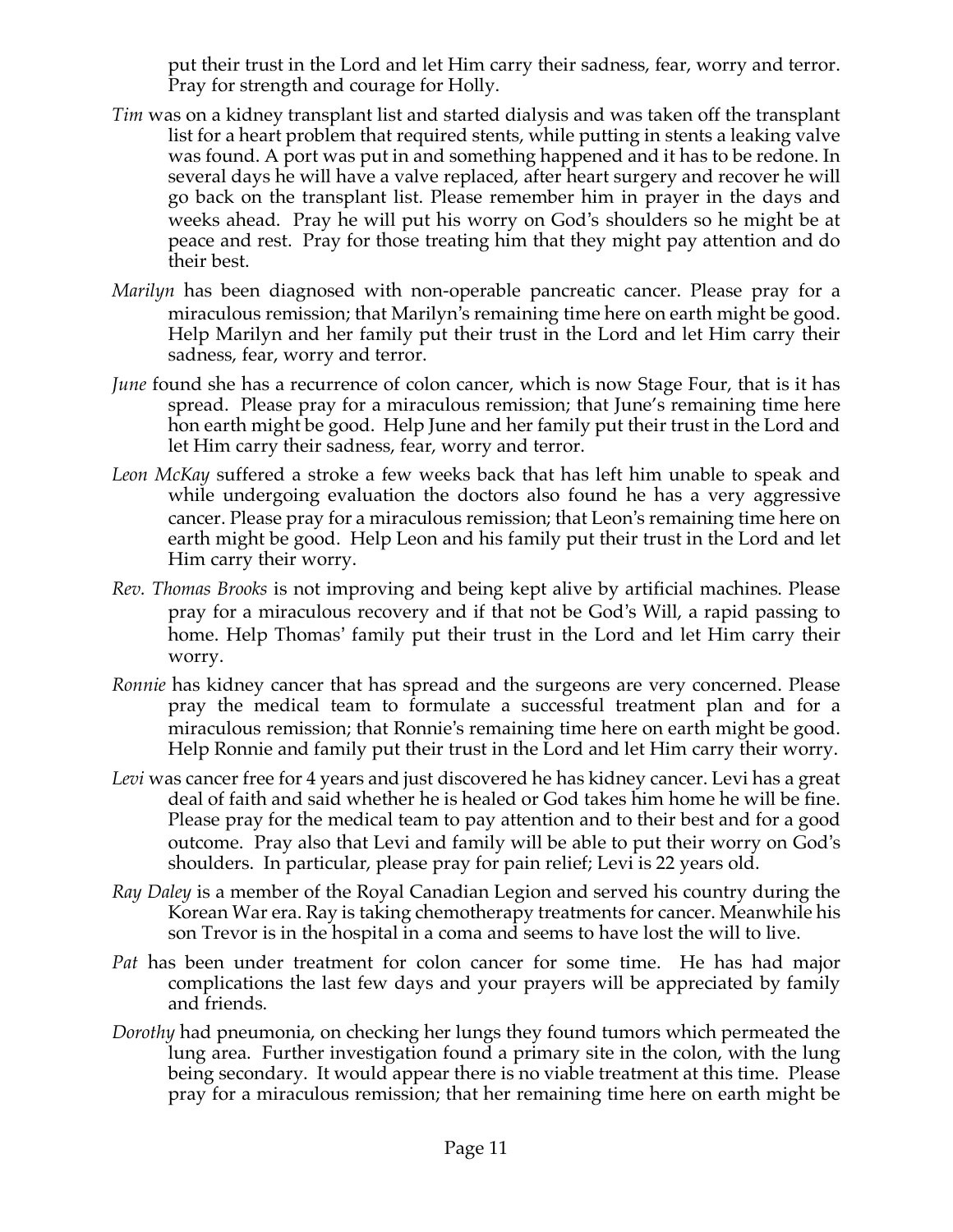good. Help Dorothy and her family put their trust in the Lord and let Him carry their worry.

- *Becky* has fourth stage metastasized lung cancer and is not doing well with chemotherapy treatments. Please pray for Becky and her husband as they are together during this difficult time in their lives.
- *Jane* has fourth stage cancer and is not doing well. Please pray for Jane and her family as they are together during this difficult time in their lives.
- *Colleen* has been battling pancreatic cancer over the last year and it has now spread to one of her lungs. Please keep her and her family in your prayers.
- *Christine* has cancer of the colon, which spread to her liver; she is receiving chemotherapy and is having difficulty eating. Please pray for the medical team treating her to pay attention and do their very best; pray also for confidence in our Lord for Christine and her family.

#### *Homebound or Infirm*

- *Sarah* had to move to an Assisted Living Home and has found the adjustment very difficult. Please pray she will come to terms with the situation and that her Lord Jesus will be close to her. She recently lost 30 pounds and her eyesight is deteriorating. Pray her appetite will improve and her eyesight will return to normal. Most of all, please pray our Lord Jesus Christ will be close to her at this difficult time.
- *Larry H* has general weakness as the result of extreme fatigue. Larry is now up and about, walking without assistance. The depression is still a part of his life. Due to several chronic illnesses, he will never be able to live on his own. On the other hand, he has been transferred to a facility near his former home so he will be nearer his friends. Larry has difficulty with the lack of what he considers fairness in the Word. Please pray for help for Larry to put his trust in the Lord, relax and build strength and give Pastor Roy guidance on helping him.
- *Laurel Bessessen* (95) has begun to lose her mental abilities to recall people, places and things around her. Her family is no longer able to care for her at home and she is in a skilled care facility. She is the last of that family's generation. Please pray for the mental degradation to stop or for her to leave for home. Pray for her family who do their best to care for her, visiting every day; for her children Cookie, John and Bill, as well as the other members of the family.
- *Judith Clingwall* is afflicted with Multiple Sclerosis (MS). She is currently in Laurel Place, an extended care facility in Surrey, British Columbia. Please pray for remission of the disease so she might return home to her family. Pray also for strength for her husband Martin as he deals with all the problems and stress of Judith's situation.

*John* has Alzheimer's pray he will call on God to help him as he deals with this.

- *Steve,* brother in law of Paul Martin, appears to have early onset dementia. Steve had teenage children and is very concerned for them. Please pray for the disease to stall or abate and for peace of mind for Steve and his family.
- *James* is on oxygen all the time, this is bothersome to him and terrifying as well. Please pray for James to put his worry, his bother and his terror on the Lord. Pray for strength and guidance for James and his family. They suggest this verse, I am thine, save me, for I have sought thy precepts.

*Joan* has had serious medical problems that have kept her confined. Please pray her health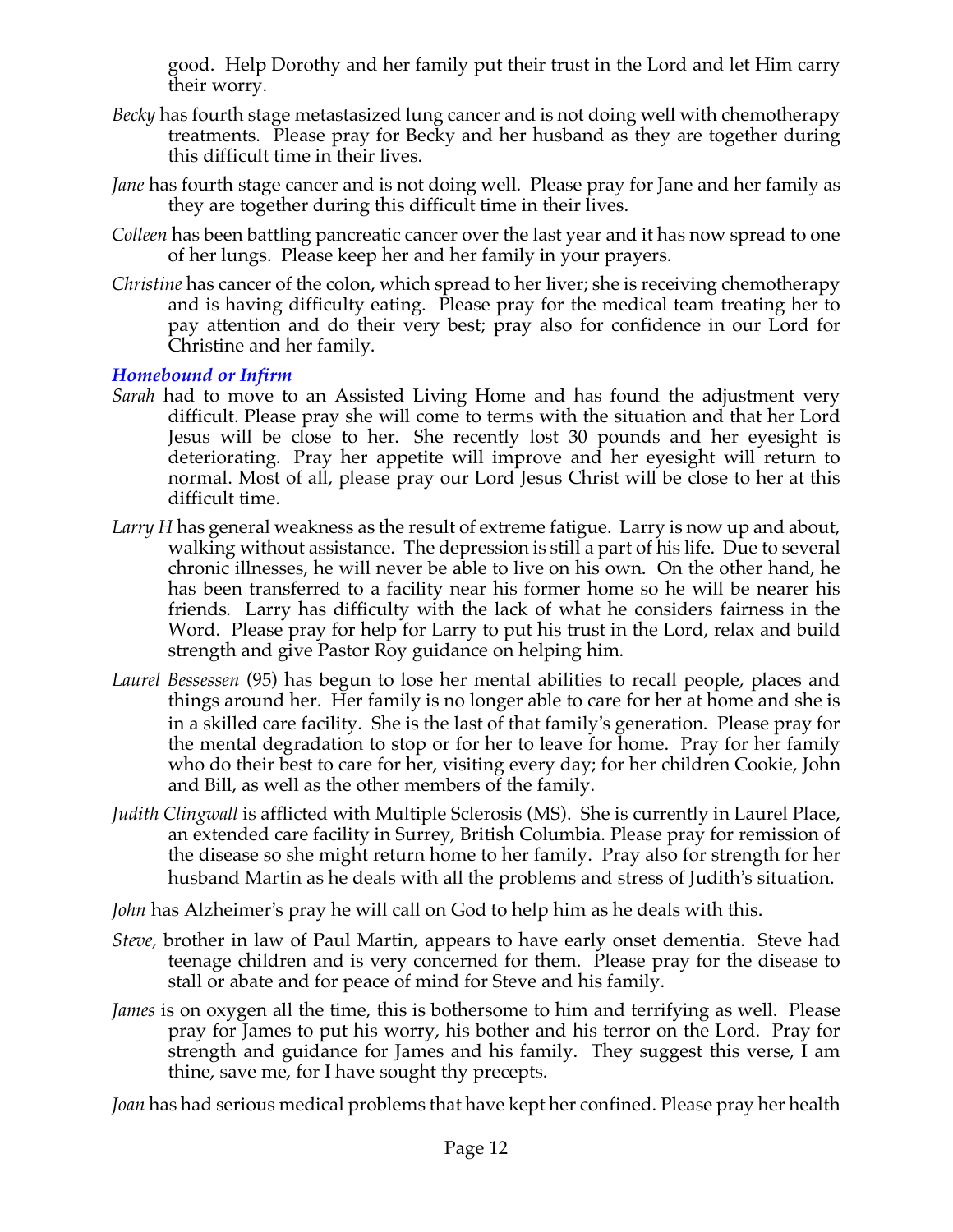will remain stable.

*Norma, Sara's* mother is in a state of deteriorating health, both physically and mentally, with both dementia and Alzheimer's She is slowly drifting away, though she still recognizes Sara and prayer gives her a sense of peace. Please pray for both Sara and her mother to put their cares and worries on God's shoulders so they can deal with the many problems involved.

## *Surgery*

- *Maria Carla* is going to the hospital for corrective surgery. Pray our Lord Jesus Christ will be close to her as she has this operation. Pray for her father who will be taking her a long distance for the operation.
- *Marcia* has had a biopsy of a mass in her breast which indicated a tumor that must be removed. Pray the surgical team will be open to guidance, pay close attention and do their very be Pray for peace of mind and trust in God for Marcia and her family.
- *Edware* is having his fourth back surgery (in the last four years) Please pray for the medical team to pay attention and to their best and for a good outcome. Pray also that Edware and his family will be able to put their worry on God's shoulders.
- *Jeff* has been undergoing surgery, chemo and radiation since October for pancreatitis and Pancreatic cancer. Please pray for the medical team to pay attention and to their best and for a good outcome. Pray also that Jeff, his wife and family will be able to put their worry on God's shoulders.
- *Albert* had a pacemaker installed recently. He will require surgery soon for a leaking heart valve and has just been told he has esophageal cancer. Pray he will turn to God and come to know Him on a more personal basis as the days go by.
- *Mario* has early-diagnosed prostate cancer and had surgery. Pray for complete remission and that Mario and his family will be able to put their worry on God's shoulders.
- *Eddie* has upcoming bladder surgery. Please pray for the surgical team to pay attention and to their best and for a good outcome. Pray also that Eddie and family will be able to put their worry on God's shoulders.

## *Testing and Treatment*

- *Dru Arnold* has a ruptured tendon in her left ankle. She asks that she be guided to the right treatment and the medical team treating her will be open to God's guidance, pay attention and do their very best.
- *April and her husband* ask you prayers for the Lord to guide them and lead them both to the correct medical care; and that the family may receive comfort in the process.
- *Michael Moriarty* has been diagnosed with upper duodenal cancer which is the upper section of the small intestine. It is fairly rare and they have not decided how to treat him. Pray with Michael, his family and friends that the medical insurance people will fulfill their obligations and the physicians treating him will be guided in their assessment and treatment plan, for a full and speedy recovery to good health and for continued trust in the Lord for Michael, his family and friends in this worrisome time.
- *Chloe Mayo*, granddaughter of Justice Roy and Kayla Moore, good friends of Bishop Jerry, suffered a serious kidney attack possibly resulting from strep. Pray her family and friends the physicians treating her will be guided in their assessment and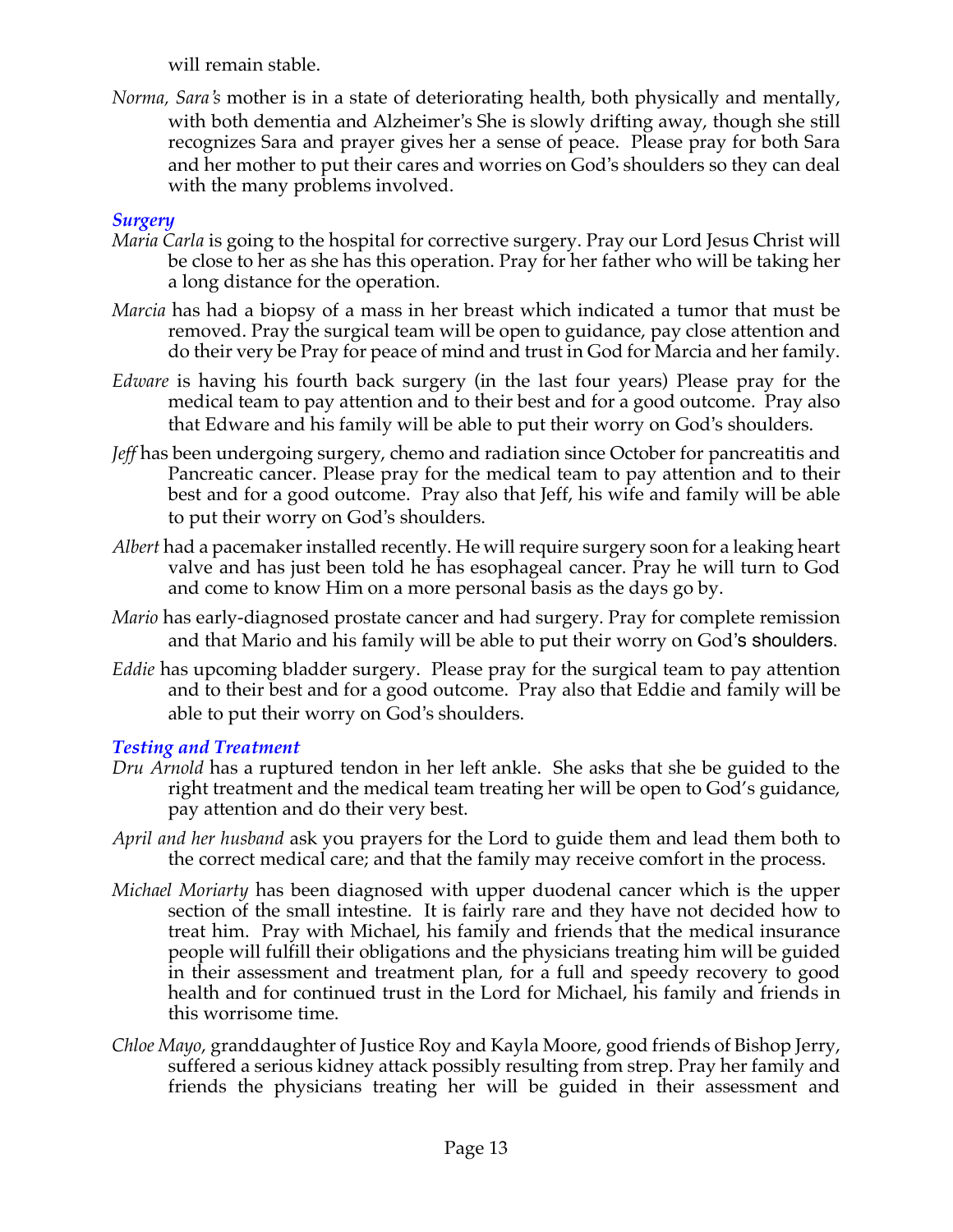treatment plan, for a full and speedy recovery to good health and for continued trust in the Lord for Chloe, her family and friends in this worrisome time.

- *Josh* has two little children and just discovered he has a rare form of Cancer. Please keep him and his family in your prayers in the days ahead.
- *Ross* an elderly gentleman has been diagnosed with Leukemia. Ross has had good health until now, your prayers at this time will be appreciated by his family and friends.
- *Carman* was just diagnosed with breast cancer. Pray for her family as they continue to help her get the proper care. Pray with Carman, her family and friends that the physicians treating her will be guided in their assessment and treatment plan, for a full and speedy recovery to good health and for continued trust in the Lord for Carman, her family and friends in this worrisome time.
- *Kathie Lynn Holter* sister of Rev Phil Ternahan, was just diagnosed with Stage Four lung cancer (never smoked) which spread to the brain. She was operated on 26 June 2016. Please pray with Kathie, her family and friends that the physicians treating her will be guided in their assessment and treatment plan, for a full and speedy recovery to good health and for continued trust in the Lord for Kathie, her family and friends in this worrisome time.
- *Tina* just found out she has cancer on her left kidney. Please pray for guidance for the people treating her and for trust in our Lord for Tina and her family.
- *Martha* is now home after testing and she does not have cancer, but she does have bad kidneys and is adjusting and getting ideas to work with that. Please pray for guidance for the people treating her and for trust in our Lord for her.
- *Spencer* has been diagnosed with Autism. Please pray for guidance for the people treating him and for trust in our Lord for him and his mother Lorna.
- *Jane* has Multiple Myeloma and is set for back surgery on Monday 9 May2016. Please pray with Jane, her family and friends the physicians treating her will be guided in their assessment and treatment plan, for a full and speedy recovery to good health and for continued trust in the Lord for Jane, her family and friends in this worrisome time.
- *Michael* has cancer of the blood and is starting chemotherapy. Please pray for the physicians treating him to be guided in their assessment and treatment plan, for a full and speedy recovery to good health and for trust in the Lord for Michael.
- *Clay* has a large gallstone; he is in poor health and not currently a surgical candidate. Please pray for the physicians treating him to be guided in their assessment and treatment plan, for a full and speedy recovery to good health and for trust in the Lord for Clay.
- *Jim Sevier* has been in the hospital for heart related troubles. Please pray with Jim and his family the physicians treating him will be guided in their assessment and treatment plan, for a full and speedy recovery to good health and for trust in the Lord for Jim and his family in this worrisome time.
- *Claude* has been falling and he does not know why. Pray doctors will discover what the problem is and he can continue without any more difficulties.
- *Gretchen* has been diagnosed with severe osteoporosis and is now being treated with exercise, nutrition and vitamins. Please pray with Gretchen and her family the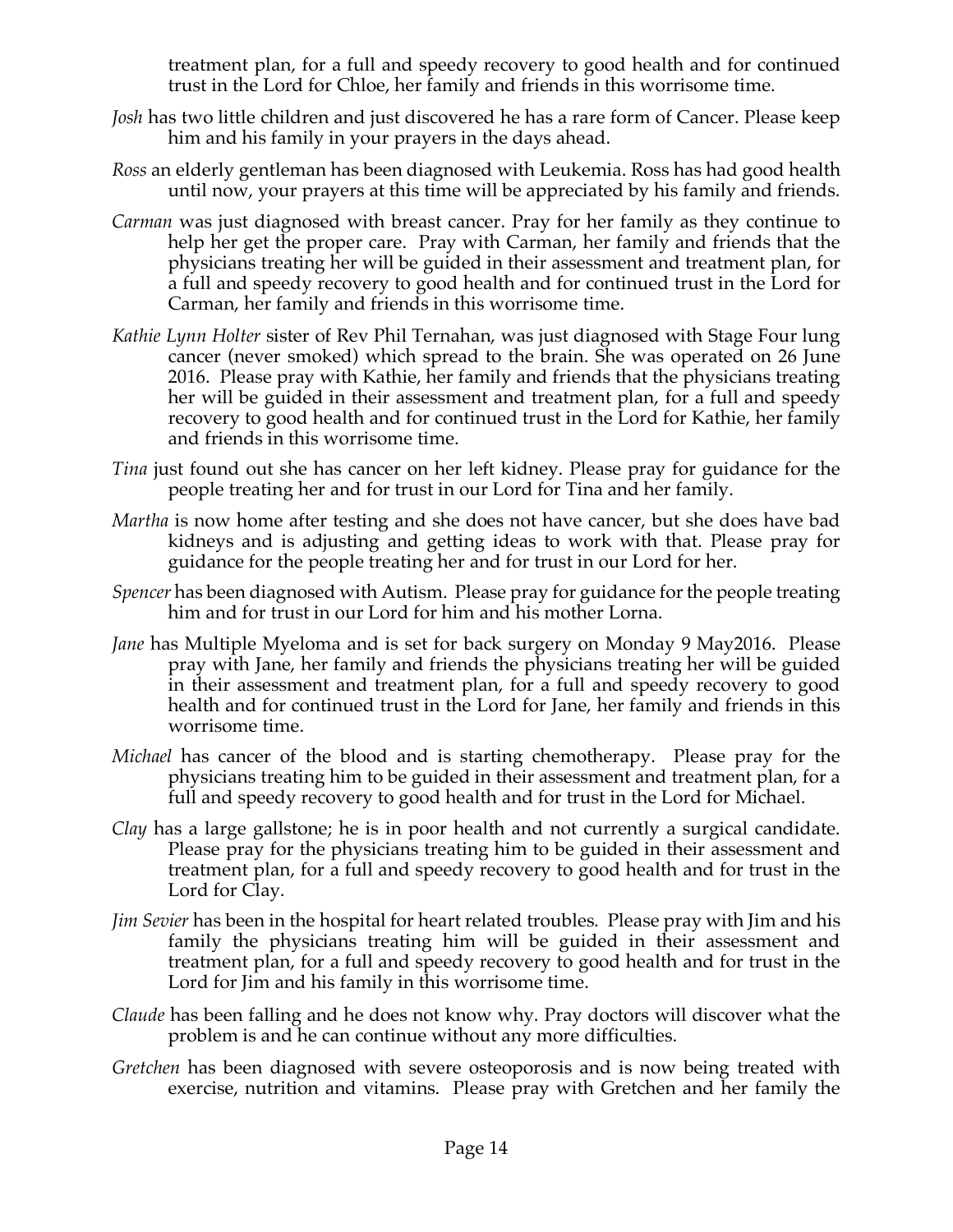physicians treating her will be guided in their assessment and treatment plan, for a full and speedy recovery to good health and for trust in the Lord for Gretchen and her family in this worrisome time.

- *Pete* has not been well and is back in the hospital with another stroke. Please pray for the physicians treating him to be guided in their assessment and treatment plan, for a full and speedy recovery to good health and for trust in the Lord for Pete and his family in this worrisome time.
- *Kamil* has heart problems and they are trying to stabilize his medication, now he been admitted to the hospital because of breathing problems. Please pray for the physicians treating him to be guided in their assessment and treatment plan, for a full and speedy recovery to good health and for trust in the Lord for Kamil and his family in this worrisome time.
- *Mary Lee* has bleeding into her stomach and they cannot find the sources. Mary Lee is in CCU and her husband *Maurice* is not eating until she returns home for is so upset. Please pray for the physicians treating her to be guided in their assessment and treatment plan, for a full and speedy recovery to good health and for trust in the Lord for her, Maurice, as well as the rest of the family in this worrisome time.
- *Glenn Porter, MAJ USMC Retired,* has Interstitial Pulmonary Fibrosis, which causes him to be unable to get enough oxygen into his system without supplemental oxygen all the time. The only real treatment is a lung transplant, without a transplant he has between two to five years here on earth. Please pray for him to continue in his faith and for a set of lungs to become available.
- *Pat* has an aneurism of the brain, pray she will make the right decision on how to treat this problem and it will be healed.
- *Dan* is very sick with cancer and is starting an experimental treatment. This treatment will take Dan away from their family business and put even more stress on him and his family. Please pray for Dan's wife who is meeting with Steve who plans to keep the family business going while Dan is ill. Pray for Steve as he has many new responsibilities.
- *Timothy* has brain cancer. He had surgery and is waiting for the pathology report to find out what kind of chemo he will need. Please pray for continued guidance for the medical team treating Timothy and patience and trust in God for Timothy and his family. Pray also for a full recovery for Timothy.
- *Helen* was admitted from her doctor's office 15 July 2015, as the result of a blood test, to the University of Pennsylvania Hospital with an extremely high white blood count. She and her husband are very active in the ministry of their church and are asking for believers to pray for them and their family, as they are facing very serious problems in the days to come. Please pray for guidance for the medical team and patience and trust in God for Helen and her family. Pray also for a full recovery for her.
- *Elma* has been suffering with headaches for a long time. Doctors have not been able to discover the reason for them. Pray for strength, courage and understanding for Elma and her family; as well as for God's guidance for the medical people caring for her that they might find the best treatment method to banish the headaches completely.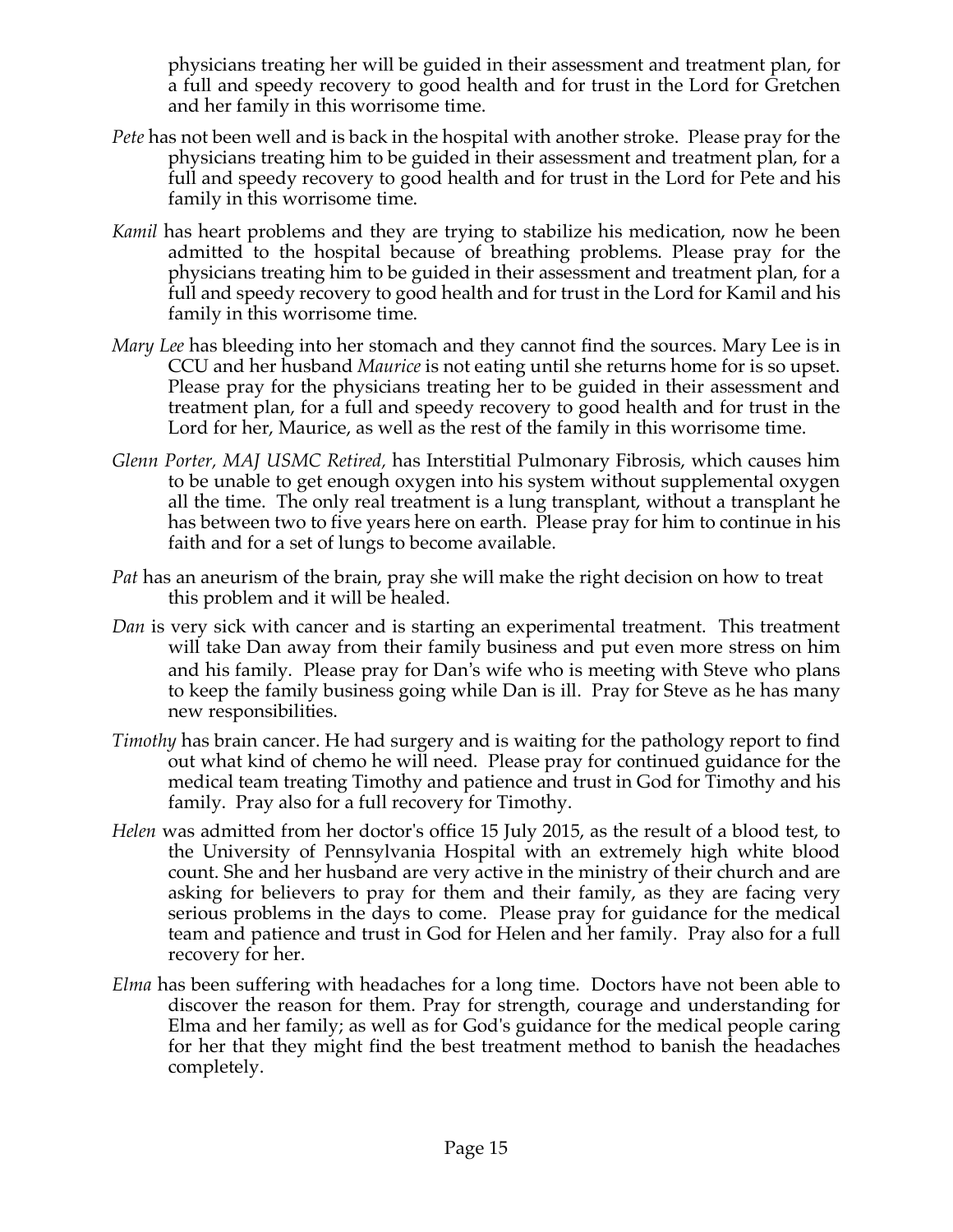- *Barbara Apple* is bedridden after a fall which left her with two paralyzed limbs. She continues to experience pain in the effected limbs and will be totally bed bound for the remainder of her life. Your continuing prayers for her are appreciated and are great comfort to her. Please pray for Barbara to put her trust in the Lord, look to Him for strength and for her to gain energy so she does not lose the mobility she has; pray for a miraculous full and rapid recovery. Also, please continue to pray for her husband Bob who is her sole caregiver that he will be comforted and strengthened in his time of need.
- *Deborah* has had a stroke, she is doing much better and out of the hospital. She has a problem with anemia and is taking supplements for that. Pray our Lord will be close to her and her family. Pray for strength, courage and understanding for Deborah and her family; as well as for God's guidance for the medical people caring for her that they might find the best treatment method to allow her to heal completely.
- *Rev. Steve Boardman* has been diagnosed with stage 3 cancer. Pray that Jesus will be close and comfort his family and members of his congregation*.*
- *Hang So Ryu* has cancer. Please pray for medical team contemplating and evaluating the treatment that they might be guided to the correct choice and do their very best. Pray also for peace of mind and trust in God for him and his family, as well as physical strength.
- *Olivia,* age 7, has been diagnosed with Stage 3 Lymphoma. The prognosis is good at this time, please pray for medical team contemplating and evaluating the treatment that they might be guided to the correct choice and do their very best. Pray also for peace of mind and trust in God for Olivia and her family, as well as physical strength.
- *Paul* has been hospitalized recently several times because of persistent high fevers. He is being tested and checked by physicians and seems to have a slight scoliosis, a node and Schuermann's disease. Please pray it will be discovered how to treat these problems and healing will begin so he will be inspired to continue his education.
- *Carol Anne* needs God's comfort and healthy test results as she is anxiously undergoing tests related to previous hysterectomy and experiencing symptoms in the surrounding area.
- *Rick* has heart problems. Please pray for guidance for the medical people treating him that they might pay attention, do their very best and make the right recommendations regarding treatment. Pray for help for Rick and his wife Wanda to keep their trust in the Lord and let Him carry their worry.
- *Stacy* has Multiple Sclerosis and was hospitalized for what turned out to be food poisoning. Pray for trust in God for Stacy and Chris as they deal with Stacy's illness.
- *Faye* is in the hospital because she is weak has been receiving blood transfusions. Pray for strength, courage and understanding for Faye and her family; as well as for God's guidance for the medical people treating her that they might find the best course of treatment and allow Faye to heal completely.
- *Tom* has heart and kidney problems. Pray for strength, courage and understanding for Tom and his family; as well as for God's guidance for the medical people treating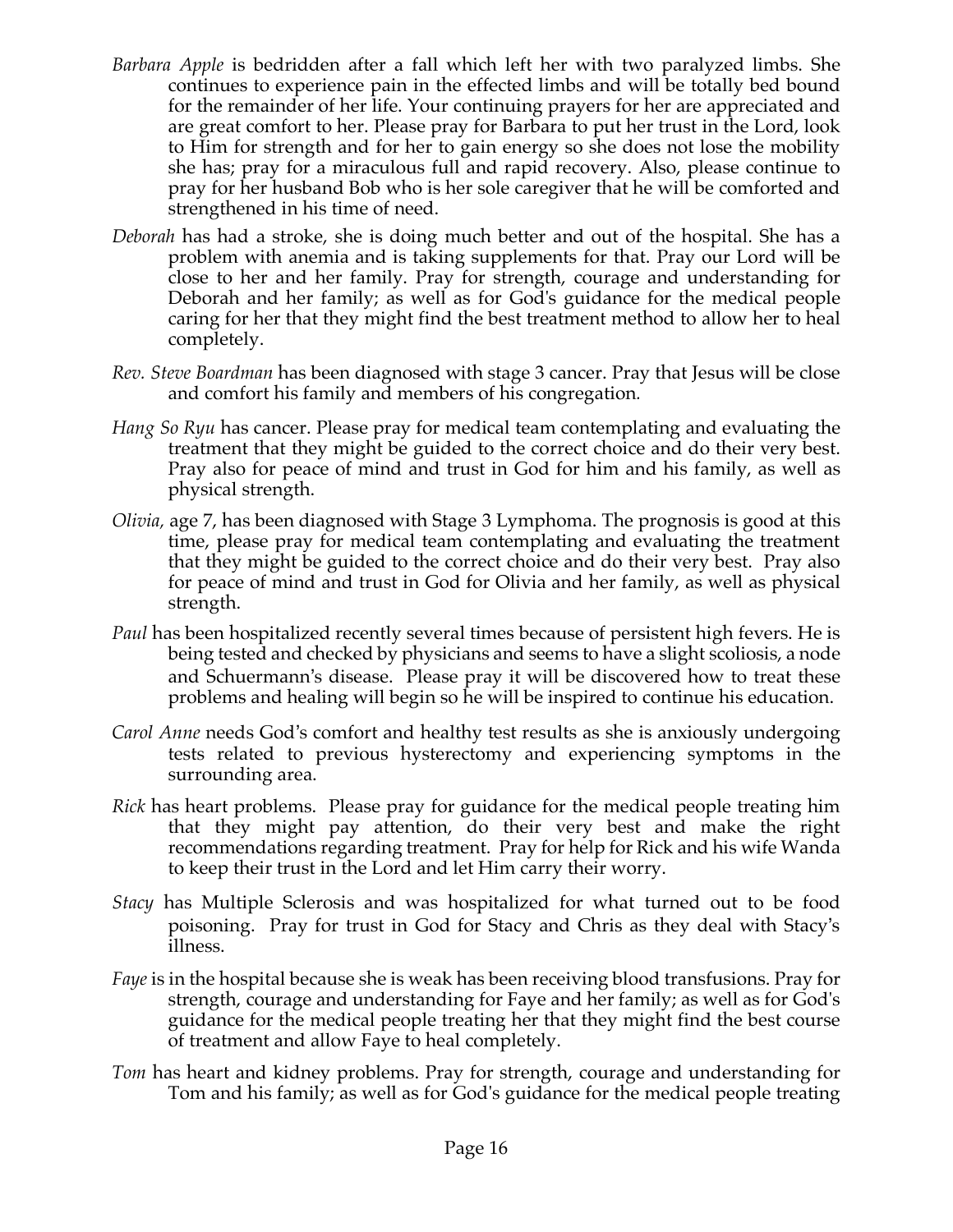him that they might find the best course of treatment and allow Tom to heal completely.

- *Harold* is having surgery on 30 September 2016 to repair a hole in his aorta bleeding into the abdomen which caused stroke like symptoms.
- *Joe* has had a preliminary ALS diagnosis. Pray the final diagnosis will something that will allow him to continue taking care of his devoted young family. Pray for strength, courage and understanding for Joe and his family; as well as for God's guidance for the medical people treating him that they might find the best course of treatment.
- *Preston* is reacting poorly to recent neck surgery and now has problems with his liver count; Physicians feel that dialysis will help. There may be a blockage in the bowel and an operation might be necessary. Please pray for the medical team to pay attention and to their best to determine how to help Preston and for a good outcome. Pray also that Preston and family will be able to put their worry on God's shoulders while Preston does his best to facilitate a return to good health.
- *Brenda* is in the hospital because of bleeding on her brain. Please pray for peace of mind and trust in the Lord for Brenda, as well as for her family, and for God's guidance for the medical people treating her that they might find the best course of treatment.
- *Mackenzie* is a young girl with leukemia. Please pray for peace of mind and trust in the Lord for Mackenzie, as well as for her family, and for God's guidance for the medical people treating her that they might find the best course of treatment.
- *Mack* has had diabetes most of his adult life. Circulation in his legs is very bad and doctors are considering amputation. Please pray his medication will help and he will not face amputation. Please pray for peace of mind and trust in the Lord for Mack and for God's guidance for the medical people treating him that they might find the best course of treatment.
- *Michael* has been diagnosed with lung cancer recently after making it through gastro intestinal cancer last year. Please pray for peace of mind and trust in the Lord for Michael and his wife Gayle; as well as for God's guidance for the medical people treating him that they might find the best course of treatment.
- *Adriano* is in the hospital due to high sugar and high blood pressure. He is very weak and will appreciate your prayers.
- *Heather* recently found out she has cancer. Please pray for peace of mind for her and for the medical team treating her will be guided to the right solution.
- *Jim* has had an aneurism and blood clots. Pray that healing will come.
- *Georgia* has liver and pancreatic cancer. The doctors are evaluating whether to do surgery and how to tackle the disease. Georgia is a faithful Christian and appreciates your prayers. Pray for God's guidance for the medical people treating her that they might find out the source of the problem and best course of treatment. Pray also for peace of mind and trust in God for Georgia and her family.
- *Lana's* doctor found something on her lymph nodes and ovaries. Pray for God's guidance for the medical people treating her that they might find out the source of the problem and best course of treatment. Pray also for peace of mind and trust in God for Lana and her family.

## *Healing*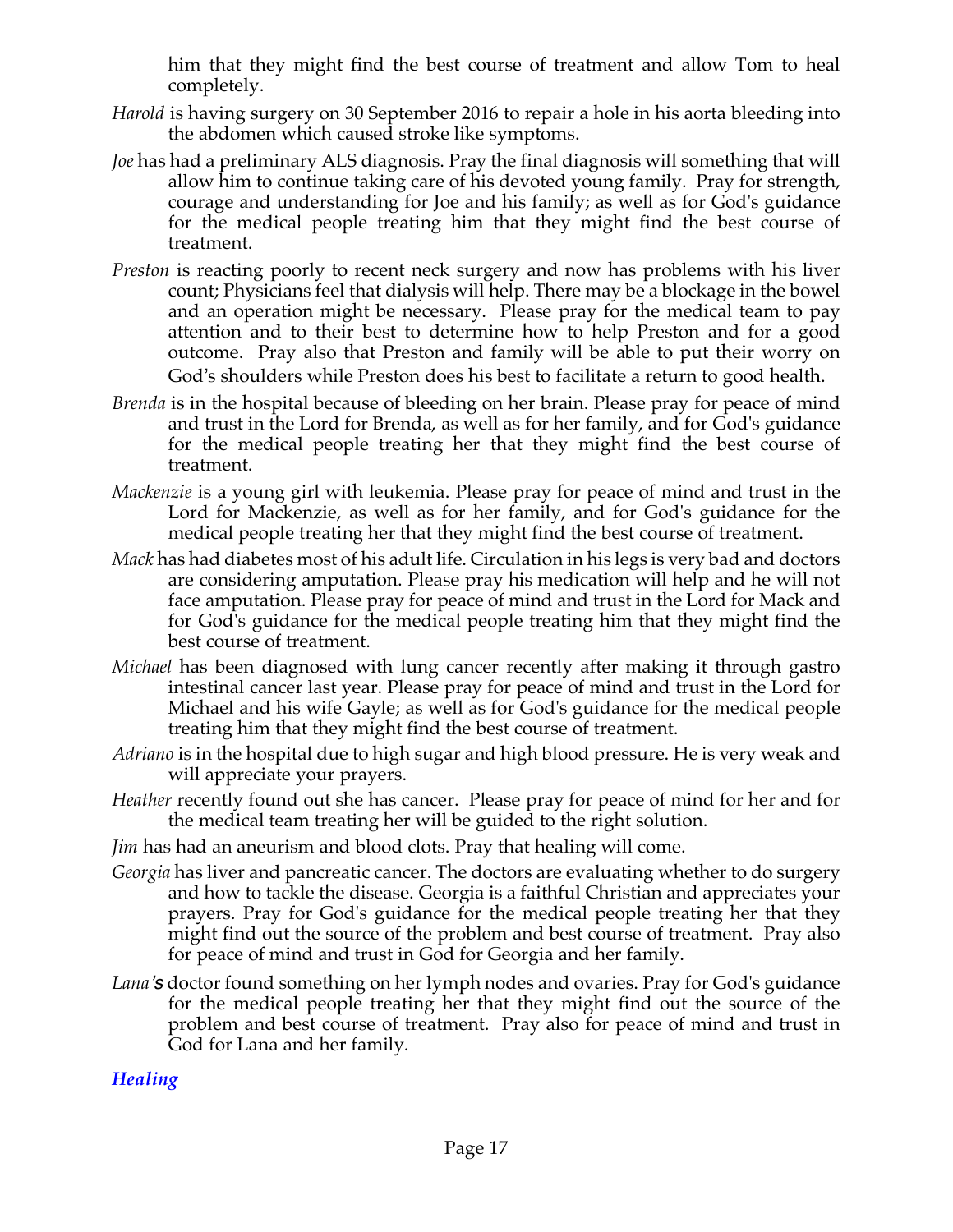- *Vladia* had a right knee replacement which went well, but since the operation she is experiencing very painful side effects from medicine, very low hemoglobin and also back problems. She has been transferred back to the hospital to help correct these problems. Please pray the doctors will seek God's Wisdom and come up with a plan to help her get back on her feet and have some normalcy in her life.
- *Madisun Hanks* (14) has Tourette's Syndrome and suffers from horrible migraine headaches. There are various very high risk treatments which provide some relief. None of them are close and none are easy. Madisun is truly one of the most inspiring young ladies we have ever come across, her attitude and actions are almost unbelievable. No one should have to go through what she does, but she makes it through and performs incredibly when others just get by. Please pray for Madisun, her mom Hilda who guides her through all this and those treating her.
- *Linda* has a melanoma just forming and she needs to have it removed. She has had severe medical problems the last 15 years and needs help coping. Pray for all of her family at this time as new problems have come to light.
- *Chris Hill* (close friend of Jon Weston) suffered a brain aneurysm and needs your prayers. He came out of a coma he had been in since the week before Christmas 2016. He is now in a stepdown facility. Every day is a new day to him; his memory seems to have been damaged to a point where it is not recovering so far. Pray for the doctors, nurses and technicians treating him to pay attention, to be open to God's guidance and do their very best. Pray for trust in our Lord and peace of mind for Chris and his family.
- *Rev Bill* had a stroke. Pray he will stay comfortable and Jesus will be close by, please pray for a full and rapid recovery.
- *Dennis* will begin chemotherapy for an active cancer spot on his spine on 17 September 2015. Please pray for a good result and tolerance of the treatment for him.
- *Vickie* has been bothered with Migraines and all that go with the headaches. Please pray for relief from the pain for Vickie.
- *Jon* has Stage 4 mantle cell lymphoma. There is good news in that he is in remission; however the chemotherapy is producing neuropathy in his legs so it is a challenge for him to get around. Please pray that he will be as comfortable as possible; he has been a Marathoner runner so this is especially difficult.
- *Amy* has melanoma in her lungs, liver and kidneys; they have found a treatment for her that has a high success rate however the side effects are debilitating. Please pray she will be able to tolerate the side effects and the treatment is successful. Amy has full trust in the Lord, but would still appreciate your prayers.
- *Liz* had a massive stroke at age thirty-seven. The prognosis is good but she has a long road ahead. Please pray for guidance for those treating her, for trust in our Lord for Liz and her family, for healing.
- *Ebick* is suffering from a severe ulcer but the Doctors cannot give her the proper dosage of the medicine due to her six month pregnancy. Please pray doctors will find an alternative avenue for treatment or that God will provide.
- *Stan* is going through chemotherapy and radiation treatments for cancer. He is elderly and the treatments are tiring him. Please pray for his wife *Marvelene* as they do this together.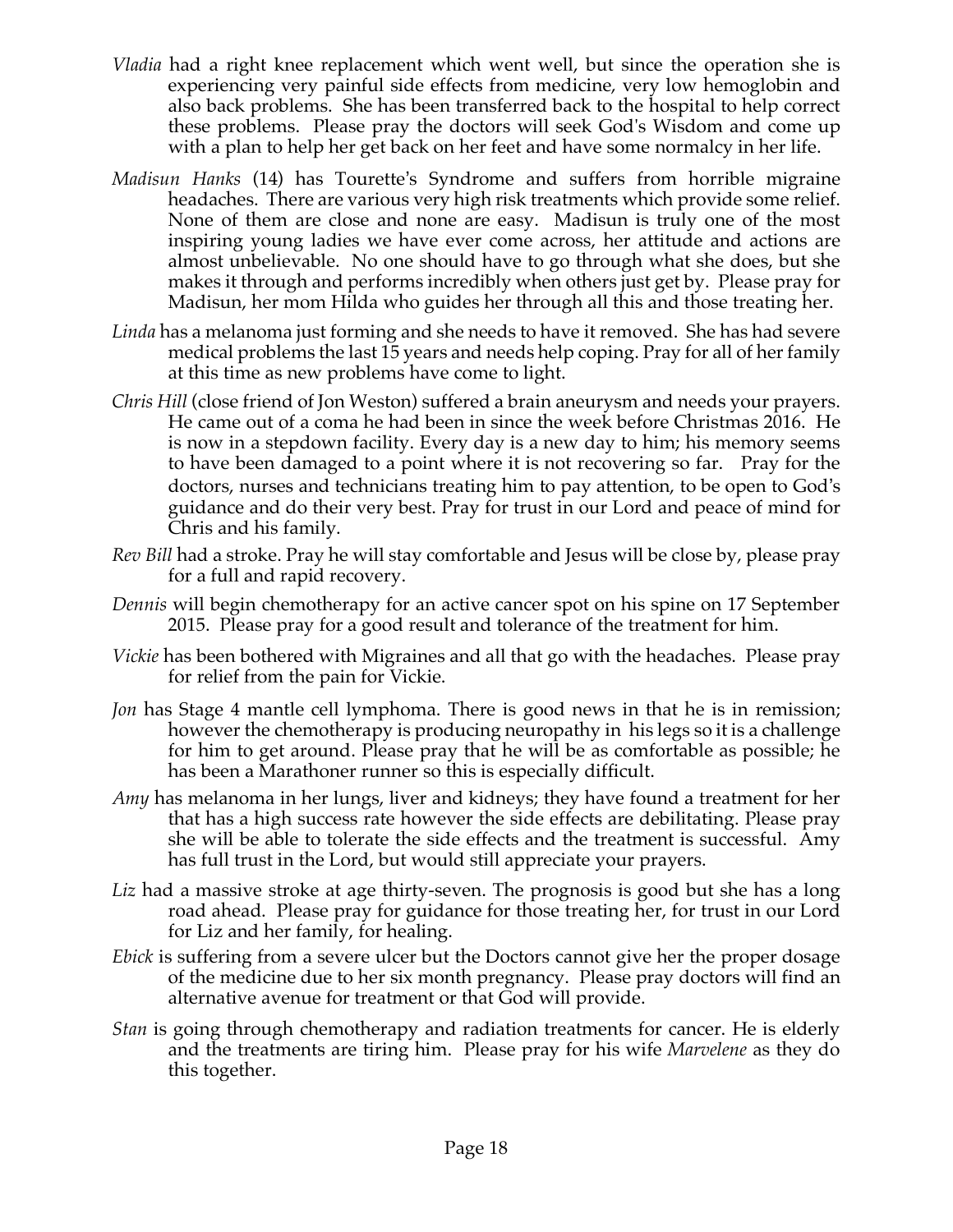- *Donald* is in the hospital and had his leg amputated on 14 April 2014. Pray he will adjust and healing will begin.
- *David* has many concussions and unable to go to school, read books, watch TV and has headaches and migraines. He has trouble sleeping and his family will appreciate your prayers for this 10 year old young man.
- *Gladys* has breast cancer and has had a lumpectomy. She needs to take a year off of her work to have chemo treatments.
- *Alwin Jack* has had a stroke and recently has had a relapse. Please pray for those who treat Alwin that they might choose the best possible treatment and pray for peace of mind for Alwin during the recovery phase.
- *Carolyn* has Multiple Sclerosis with complications. Pray Carolyn and her children will be close to our Lord Jesus Christ as they and family members help to ease the problems.
- *Bill* had malignant growth removed from a lip last month and seems to be experiencing a re-growth of the cancer. He asks your prayer for the medical team treating him and for peace of mind for himself.
- *Hank* has osteoporosis, which has caused him a great deal of pain and inconvenience in the past few years. Pray for his healing and that his medical bills will be met.
- *Evelyn is* an elderly woman who has had problems with her eyes and is now blind. It appears some sight will return shortly, pray for that to happen!
- *Joanne* has begun kidney dialysis as a result of kidney failure due to extensive chemotherapy. Additionally she cares for an adopted drug addicted baby who is now nine years old. Please pray for her to keep her faith, to let the Lord carry her worry and concern and to give her strength. Pray also for those treating her that they might pay attention and do their best.
- *Bud and his wife* for their continued welfare and enthusiasm. Bud has been advised of an aneurism in his heart of a size not mandating immediate surgery. This comes at a time when he has sole care of his wife who recently broke two vertebrae and thereafter sustained pneumonia.
- *Dester* is suffering from unknown skin and diseases. Please guide the medical team treating him to find out what the problem is and cure it. Pray also for Dester to trust in the Lord.
- *Lee* has Arterial Fibrillation, she is doing much better and she and her family thank you for your prayers. Her pain level is high and some medications have bad side effects. Please continue her in Prayer in the weeks ahead as she heals.
- *Nell* recently adopted two children and has just been diagnosed with multiple myeloma.
- *Mary Lou* has been suffering with seizures. She was in the hospital with a 24 hour monitor and is being sent home from the hospital with two medications and orders to return in 2 months for another MRI to review whatever is going on in her brain. Please pray for guidance for the medical people treating her, as well as peace of mind and trust in God for her and her family.
- *Kathleen* has spent the last two weeks in the hospital. She has been diagnosed with colitis, shingles and possibly colon cancer. Pray she will be comfortable and begin to heal.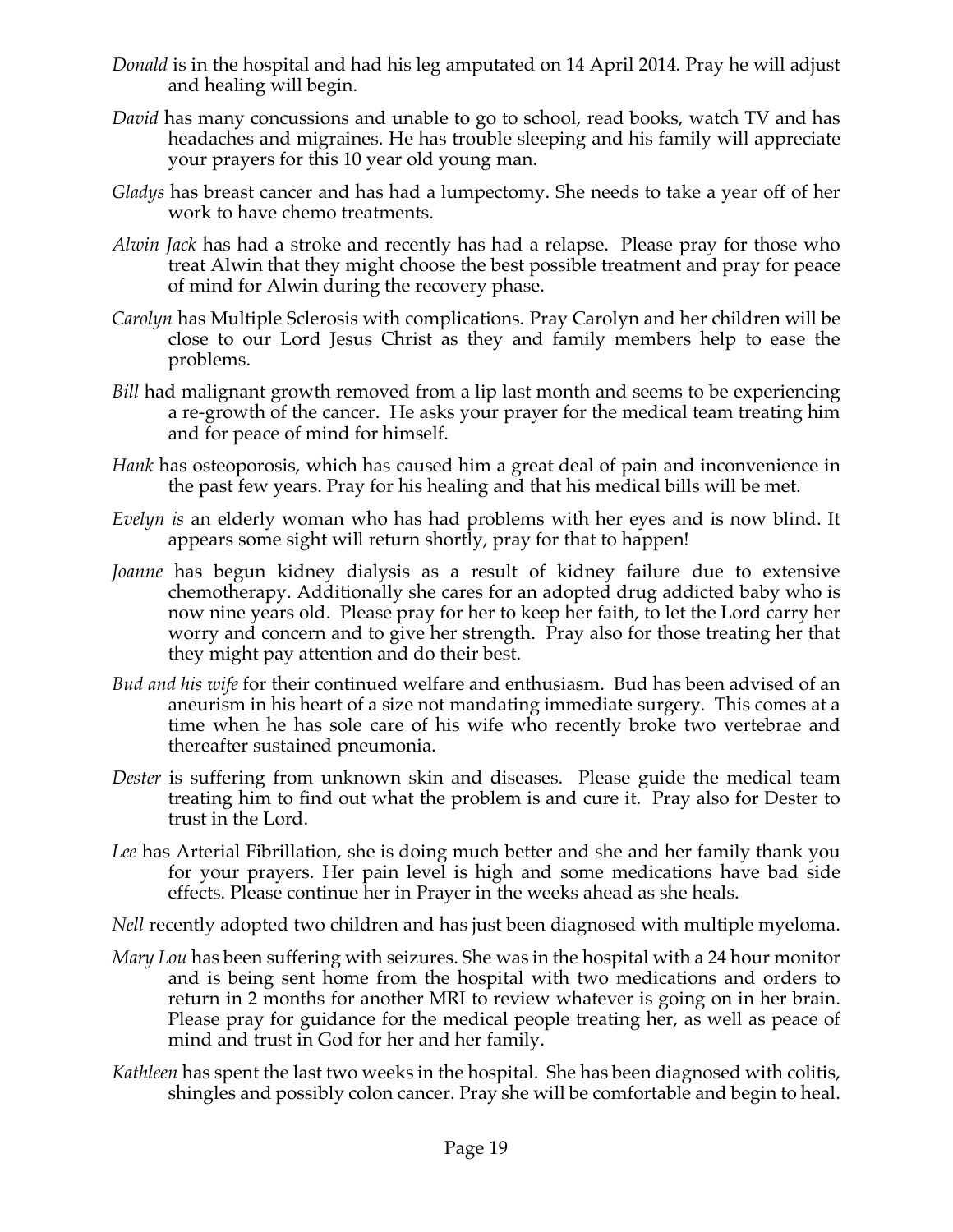- *Rachel* has Mitochondrial Myopathy. This is a hereditary disease of the muscles and they do not have a cure for it. Part of her pain is her family does not believe she is indeed ill, as she appears to be just fine. Please pray her family will learn the truth and be supportive of her; pray also the medical people treating her will find the right measures to minimize the disease. Most particularly pray for Rachel's trust in God.
- *Nicolas* is in the hospital with serious symptoms of a heart disorder. Please pray for peace of mind for him and guidance for the medical team looking for the cause and cure.
- *Juanita* is a young girl who was in a coma because of a blood disease. She has not come out and is gaining strength. They are awaiting results from blood samples. Her family thanks you for your prayers and asks that you continue.
- *Lauralee Meade* underwent a lumpectomy on Friday after Thanksgiving. A further anomaly has been discovered and she had additional preventative radiation treatment. Please pray for a complete remission of the cancer. Pray also Lauralee will maintain her great attitude and trust in God.
- *Kay Denton* (Mrs. Kay) was able to get a hip replacement in spite of her heart and kidney problems and is recovering remarkably! Please give thanks for this great event and result! Please pray for continued peace of mind for Mrs. Kay and her family. Give thanks for her trust in the Lord and her positive attitude.

#### *Healing and Patience*

- *Kym* (43) has various hip problems which seems to be related to osteoarthritis. And, her mother *Ruth* is in the early stages of dementia. Pray for guidance for those treating both of them, as well as patience and trust in the Lord for both of them.
- *Christopher* has had problems with his leg for some time. Now he has to have it casted and it will stay that way for what to him seems an interminable time. Pray for patience and peace of mind for this young man who has much he wants to do.
- *James* for the Lord's healing of health issues and give a remedy for many personal challenges at the moment.

## *Thanksgiving and Continued Healing*

- *Chief Mike Wysocki* had heart valve surgery in June 2017. Pray a complete recovery and peace of mind and trust in God for Mike, his lovely wife Wendy and his family.
- *John Young* had three way heart bypass surgery on Thursday, 23 March 2017, in Alabama, which was apparently successful, then had a stroke in October while undergoing testing for his FAA medical. He has lost his right side peripheral vision. Please for a recovery of John's vision.
- *Bill* had surgery November 2016 for a kidney tumor; he is one kidney short, but recovering very well for the present. It appears the cancer has spread to another spot. Please pray for Bill as he undergoes chemotherapy and perhaps other treatment. Pray Bill and his family will stay strong in their faith and draw the strength they need from our Lord.
- *Anita* had surgery on 4 November 2016 to remove what they thought were five tumors in her right lung, but turned out to be eight. They removed all eight. In addition, her lung was folded from her previous coil embolization. They removed the coils, unfolding her lower right lobe and oversewed the area. In reality she may come away with increased lung capacity. Anita, her husband Michael and family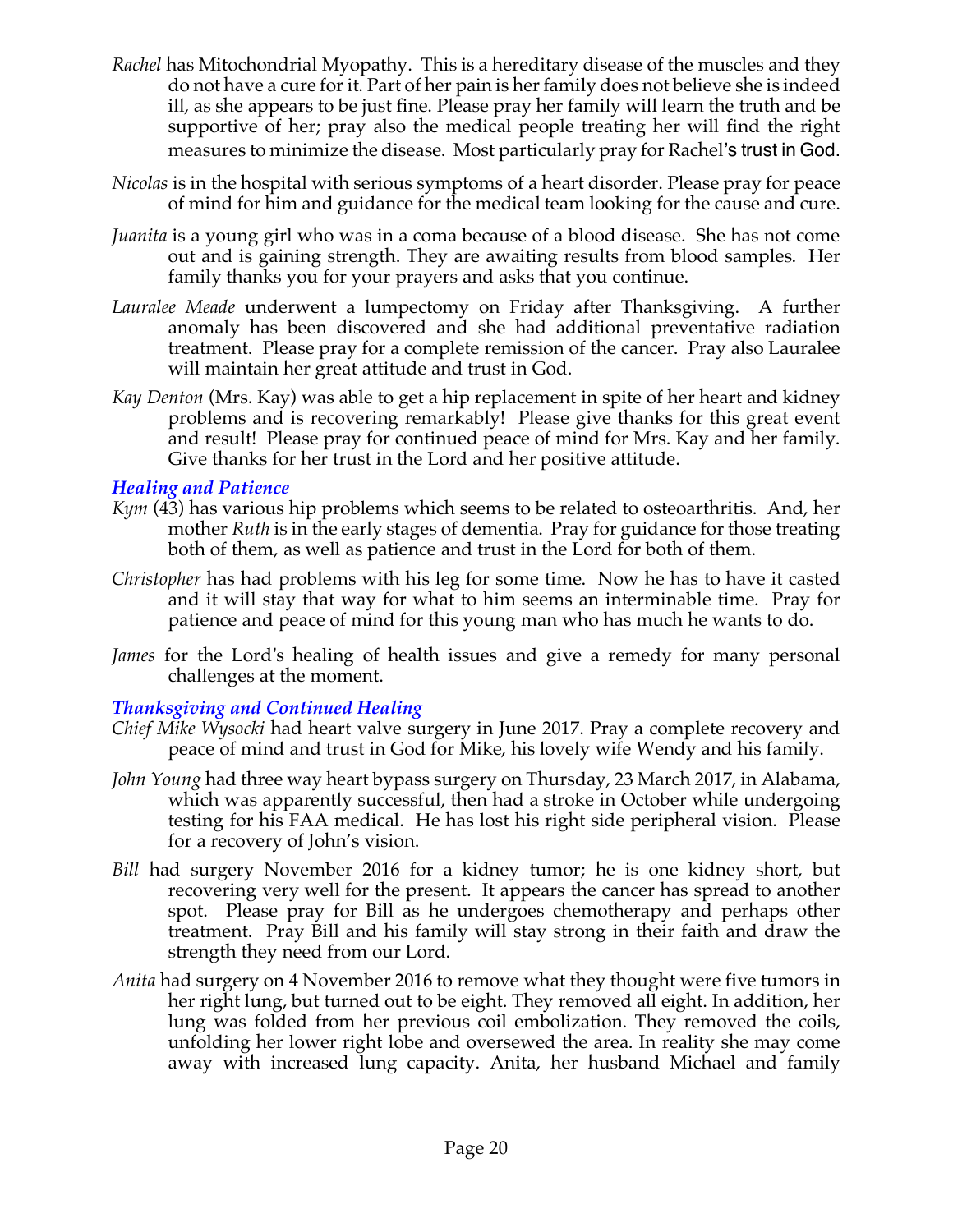express for the power of your continued prayers and expressions of love. Please join them in giving thanks for God's Grace and pray for her continued healing.

- *Bob Reisor* had surgery on 19 September 2016 for a kidney tumor; he is one kidney short, but recovering very well for the present. The cancer has spread to his lung and another spot. Five years ago there was no treatment, but now it appears there is an oral medication that has shown great effectiveness on this particular cancer. As of 12 January 2017, the main spot shrank from 3.3 cm  $(11/3 \text{ inch})$  to 2.2 cm  $(7/8 \text{ ft})$ inch) and the spots on his lungs have receded even more. And as of 22 June 2017, they have shrunk further. Please give thanks to the Lord for such wonderful progress. Please pray for Bob as he undergoes chemotherapy and perhaps other treatment. Pray he and his family will be drawn closer to our Lord.
- *Shamu* had surgery on 12 May 2017, her seventeenth, to reconstruct the damage done her by Walter Reed Medical Center. She now has a bacterial infection which is laying her low. Please pray for strength; physical, mental and spiritual for her. Pray for guidance for the new medical team treating her and for her to know how to proceed with regard to the damage done her by Walter Reed Medical Center. Pray also for her to continue her trust in our Lord as she goes through this difficult time.
- *Atina* has skin cancer, which is now in remission. Please give thanks for the remission, pray for continued remission of the cancer; pray also for continued faith for Atina and her family.
- *Clay* has melanoma which is now in remission. Please give thanks for the remission, pray for continued remission of the cancer; pray also for continued faith for Clay and his family.
- *Cindy (81)* had an operation to remove a cancerous growth in her stomach which was successful. She is now home, but in a bit of pain. Please give thanks for the good result, pray for full and complete healing and remission of the cancer, as well as cessation of the pain; pray also for continued faith for Cindy and her husband Les (91).
- *Linda* had successful dental surgery on 15 December 2015, she is also on a course of chemotherapy and this type of surgery was not recommended for people while they are taking chemotherapy. But, it was an emergency and had to be done. Please give thanks all went well and pray for continued healing and for peace of mind and trust in God for Linda and her family.
- *Ruby* broke her hip on 10 December 2015, surgery was successful. Please give thanks for the successful surgery and pray for her full and rapid recovery.
- *Terry* was undergoing radiation treatment for cancer, which he had to stop to amputate his leg below the knee due to diabetes. The surgery was successful, he has been fitted with a prosthetic leg and foot. He is in good spirits and positive about the remainder of his treatment. Please join Terry and his family in giving thanks for the successful surgery and continue to pray for his return to radiation treatment and then to chemotherapy, ask God to give Terry, his wife and seven year old son trust in him for peace of mind and heart, as well.
- *Janet Jessup* had a stroke and heart problems were causing huge issues for her. They seem to have gotten her stabilized and she is home. Please pray for those treating her to find the appropriate treatment and for trust in God and peace of mind for Janet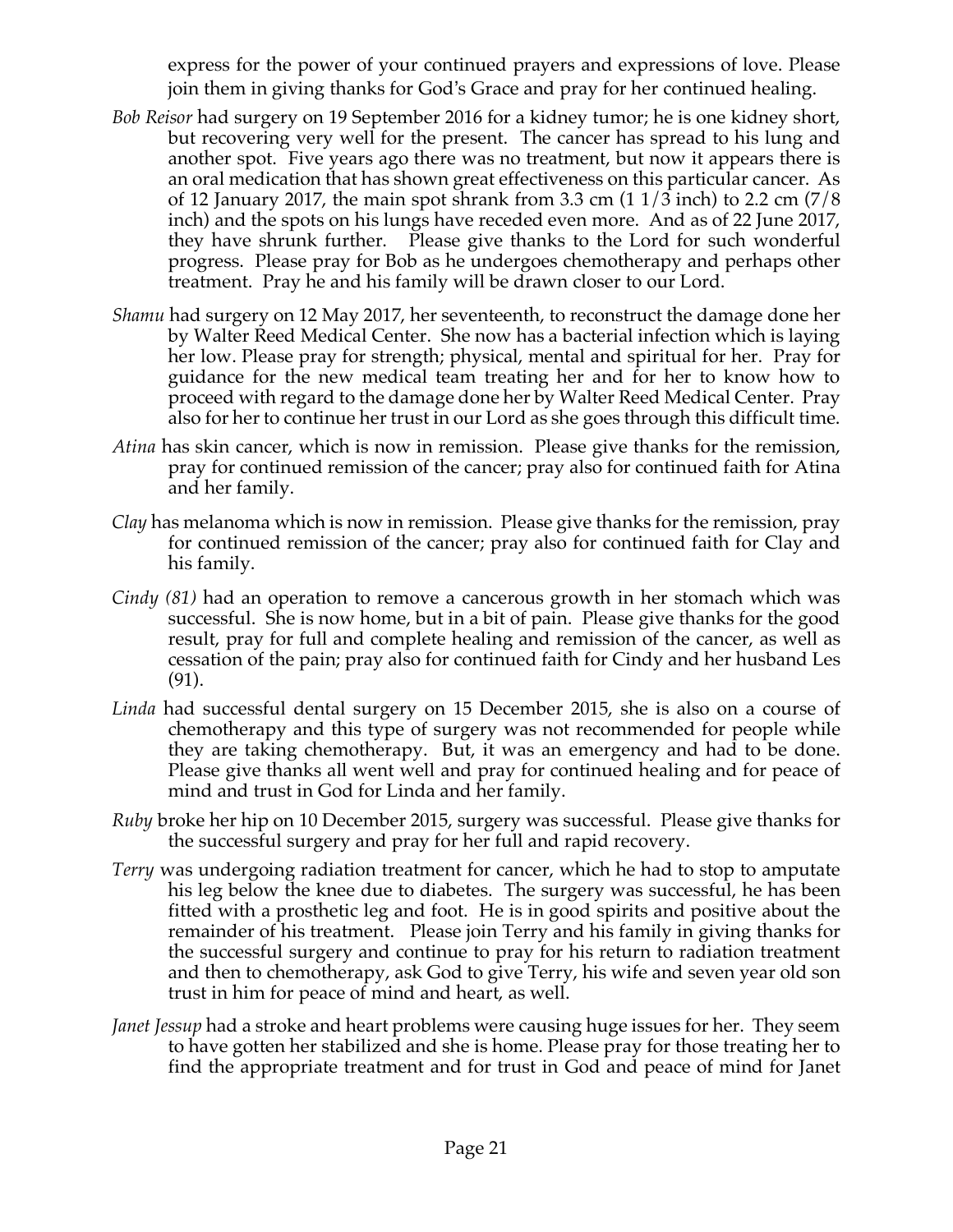and her family, in particular her husband of 45 years, Rev Roger Jessup, retired minister of Saint Joseph of Arimathea Anglican Orthodox Church.

- *Sam* had surgery on his entire large intestine that had become infected. At the time of the operation he was just hours away from a complete organ shutdown. He had had turmoil in his life over the years. Sam is now in the ICU and his Minister visited him and explained to him God had given him another chance for him to make things right with his Lord. Pray for his good health and his spiritual life with Jesus.
- *Ian* had surgery to remove excess skin rendered a nuisance by controlled lost of 200 pounds. Please give thanks for the successful result and for those treating him to have paid attention and done their very best on the lengthy surgery, taking the best possible care of him. Please pray for his continued recovery and strength for his Mother who will be in charge of his after care.
- *Jenniffer* had surgery for breast cancer on 15 October 2014, which seemingly went well; please give thanks for that. She has had other complications which preclude her from making a full recovery in particular, the reconstructive surgery seems to have gravely affected her back muscles and nerves, resulting in both very limited mobility and extreme pain, the drugs are making her terribly sick; please pray those will be overcome. Pray for help for Jenniffer to keep her trust in the Lord and let Him carry her worry and concern as she recovers. Please pray also for strength and courage for her family as they try their best to help her.
- *Mary Thornell* has been battling colon cancer for three years now, she is currently treating at the City of Hope. Things seem to be going well, the numbers seem headed in the right direction. Please pray for guidance for those treating her, as well as strength, guidance and peace of mind for Mary and her husband Jim, as well as daughter Janice and son Jimmy, as she undergoes treatment.
- *Elma* is suffering from cancer. She was taken home from the hospital on the advice of her Doctor. We were asked to pray Elma's remaining time here on earth might be good and Elma and family might put their trust in the Lord and let Him carry their worry. Since then, Elma's Bishop told us a great Miracle of the Lord is working over Elma. Doctors sent her home to die, but now she seems to be doing all right. On behalf of her, thank you for all of your prayers. Please continue praying for her complete healing.
- *Dennis* has heart problems; now the medical people treating him discovered a large mass on his liver which turned out to be a cyst! Please give thanks for this great development and pray for peace of mind and trust in the Lord for Dennis and for God's guidance for the medical people treating him that the contemplated surgery might go well.
- *Dwight* had major oral surgery, for which he gives thanks. He is recovering slowly and asks your prayers to speed the process.
- *Mike* is a veteran who has served his country when she called. Please pray he will open his heart to God so He can make Mike's crooked road straight and pull him towards the summit rather than to the pit.

#### *Business*

*James* and *Sarah* who have recently moved to a new area and have new positions in employment. They are finding much stress in the new surroundings and will appreciate your prayers as they adjust.

## *Financial Guidance and Employment*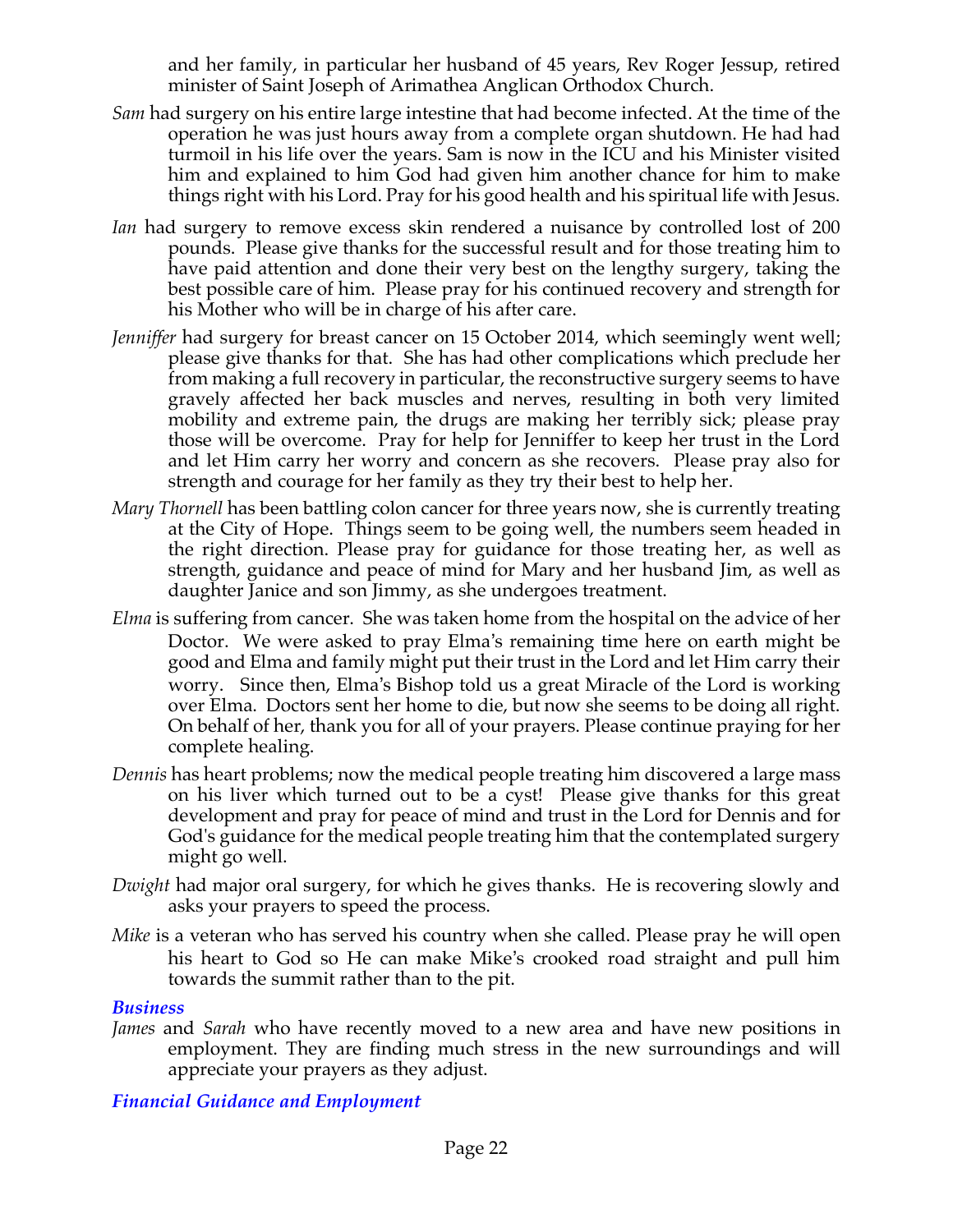- *Kona* is applying for a job in the hospital. Pray our Lord will find the right position for her and she will glorify Him in the work.
- *Doug* recently became unemployed from his job of 18 years. He has been applying for jobs, but unable to get one at this time. His wife is working; this is not enough for the family. Please pray he will find employment with a firm that will be able to use his considerable skill and hard work to benefit both the firm and the family.
- *Catherine and Lewis* are at a low ebb due to a struggle for employment. Your fervent prayers will be appreciated.
- Lori is considering a potential change in her employment. Please pray for God's gidan ce in considering all aspects of her potential work.

#### *Financial Guidance and Healing*

*Clark* is in need of salvation; for God's Will to be done in his life. Pray his family will be blessed with the financial miracles that come from doing His Will.

#### *God's Strength and Peace of Soul*

- *Roger* is the caretaker for his ailing father who has been in the hospital for a week and his wife who had been declining emotionally, cognitively and in bodily health. He asks you pray for strength and peace for him and help for those he cares for.
- *Charlie McCormack* asks your prayer the Holy Ghost might fill his heart with light and drive the darkness far away.

#### *Guidance*

- *Zachary* is having huge problems growing up. He has let the wrong people guide his life and thinks he is the smartest person in the world. He cannot or will not see the destructive power of drugs and lies in his life. Pray his parents Lee and Shamu will come to see what course of action that they can take to help Zachary and safeguard his brother and sister. Please pray for God's guidance for all of them and in particular for Zachary to open his heart to God and his parents help.
- *Judy* seemingly does not want to allow the Holy Ghost into her heart so she might come to know our Lord and Savior, despite the efforts of her family. Please pray for her to open her heat and for her family to be at peace with their efforts.
- *Barbara* has been recovering from cancer for the last three years. Pray for her husband Bill who has come down with a mental illness that may have been caused by much stress the last few years. Barbara and Bill will appreciate your prayers.
- *Larry* is very weak and has periods of confusion and depression. Larry has been in the hospital and recently moved to a rehab. Please keep him in prayer as he begins to gain strength in the days ahead.
- *Thomas* recently learned as the result of a parole violation he will not be allowed to return to society for the remainder of his life. He is despairing and fearful of his inability to cope with this new news and God's plan for his life. Please pray he will be able to work with God to live with the choices he has made and go forward.
- *Cam* has gotten into some of the issues being with the wrong crowds, too much dinking and making the wrong decisions. Pray he will ask God to send the Holy Ghost in to straighten things out and he will listen when He speaks to him.
- *Paul* recently had his large toe amputated due to diabetes and is having a difficult recovery filled with fear about dying. He recently accepted Jesus as his savior and his family Rosie and Brenda are very grateful. Pray for strength for both Rosie and Brenda who are staying by his side through it all encouraging him on.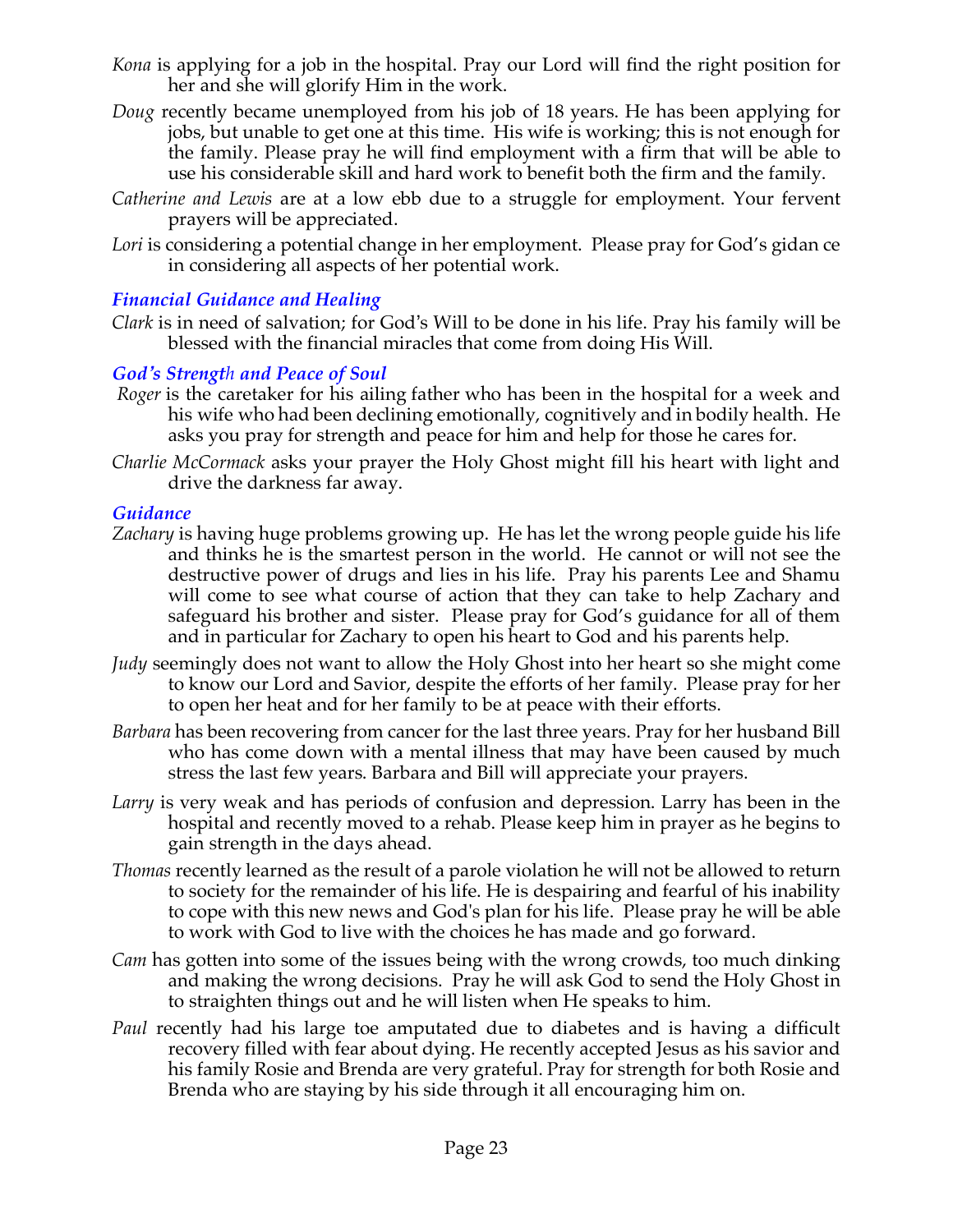- *Steve* is addicted to alcohol, pain pills and gambling. Pray for wisdom, courage and strength to stick with treatment and follow God's plan for his life.
- *Eli* has some mental issues and has lost his way. He has yet to come to grips with the demons chasing him. Pray he will return to the Lord and his family. Pray they will ask God to send the Holy Ghost in to straighten things out and they will listen when He speaks to them. The family has been open to the Prince of Darkness and needs help.
- *Michael and his Family* ask your prayers for wisdom as they are under trial and affliction to follow the law of the land and yet honor God in so doing.
- *Flora* is in remission with cancer, but has high blood pressure and fatigue. Flora's Mother recently died and this has caused added stress. Please pray she will be able to let God carry her worry and sorrow so she can do the things she must do.
- *Elizabeth* needs your prayers for her general well being. Pray she might see the Light of the Lord and let Him guide her life.
- *Gunner* need your prayers for his general well being. Pray he might see the Light of the Lord and let Him guide his life.
- *Mitten* has a Christian talking to him about Christ. Mitten does not believe and does not seem to care. Please pray Mitten will see the light.
- *Kristen, Rickey and their two children* ask you to pray for grace, wisdom and understanding as they attempt to cope with infidelity, separation and possibly divorce as a result of backsliding from the Lord into the World.
- *Helene and her family* ask your prayers for them as they deal with the loss of Alan, husband and father.
- *Stephanie* seems to be very deeply into post partum depression after her baby was born prematurely. Please pray for her Mother in Law who is going a great distance to help Stephanie and her new Grandson. Pray that Stephanie will be able to direct her attention outward, rather than inward.
- *Caitlin* is in the grip of the Prince of Darkness; she thinks there is escape from reality in drugs. The saddest part is that reality is not as she sees it. Her family is despairing as they can do nothing to help her and ask that you pray for the Holy Ghost to enter into heart and show her the need for change before it is too late.
- *Nathaniel* is in spiritual turmoil. His family and friends will appreciate it if you will keep him in your prayers for him to find the root of his trouble and accept God's help.
- *Sam* and her *two children* have been living in a shelter and are to lose their place there. Please pray a place will be found they can stay in and recover.
- *Norrie* is facing daily exams in the weeks ahead. Pray for calmness and concentration and to do the best possible.
- *Jonathan* is addicted to drugs. He is now in jail awaiting trial. His parents and friends will appreciate it if you will keep him in your prayers for him to find the root of his trouble and accept God's help to heal addiction.
- *Beth* is suffering from ungodly treatment in her marriage. Please pray God will guide her in her behavior, actions and thoughts that she might be able to lead her husband to God so her marriage might prosper to the benefit of them.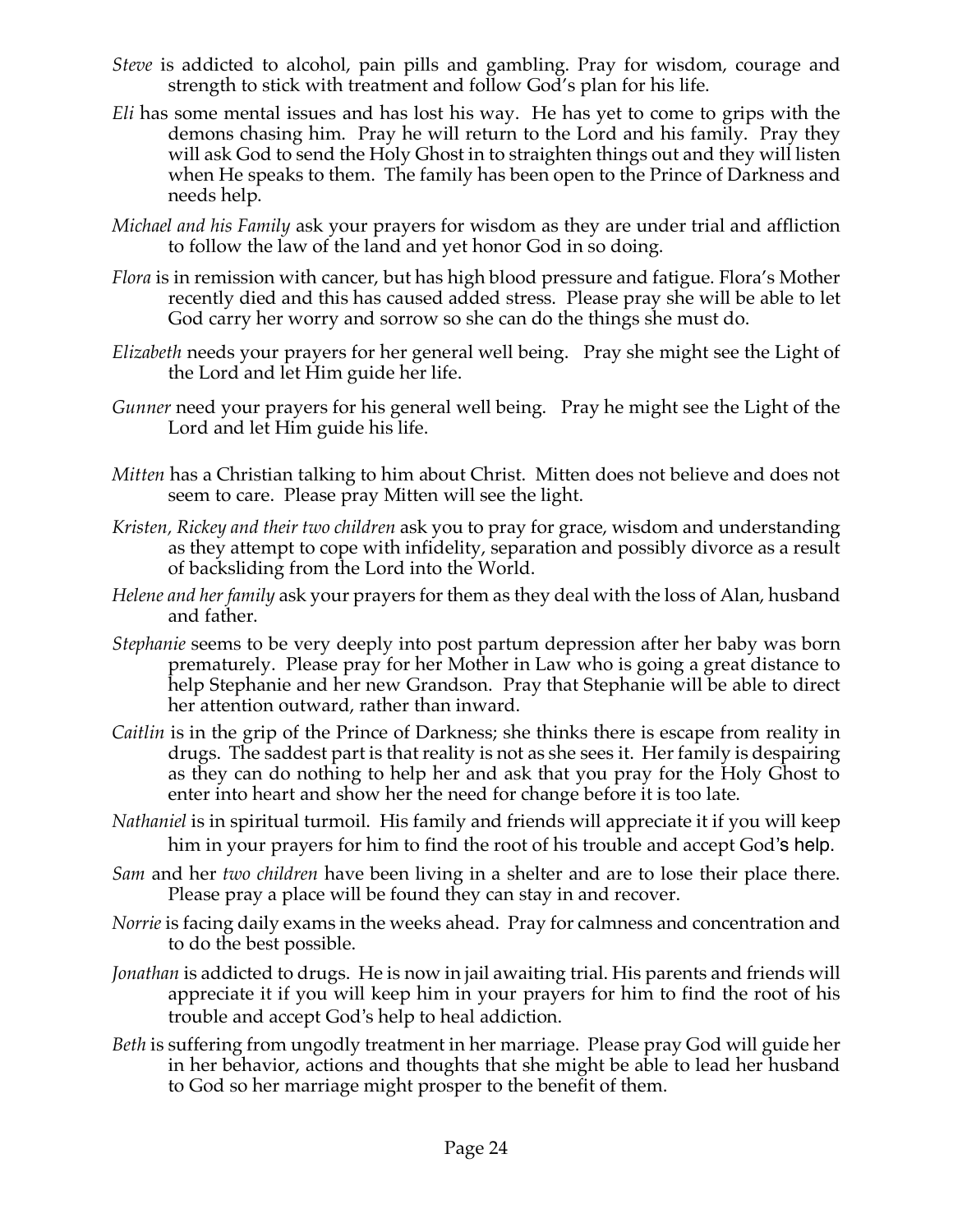- *Jeanette* has had many members of her family die from diabetes and several are near death now. Jeanette does not know the Lord and is despondent and perplexed about her family and herself. Please pray she can open her heart to allow the Holy Ghost in to bring her knowledge and understanding.
- *Sara* asks that you pray for guidance for her as she deals with the stresses of her family and life. Pray that she can separate those things which she can affect from those things which she cannot and give her grace to accept that she cannot do everything and can only change those things within her control. She asks for God's help for her business so that she might remain gainfully employed while keeping up with the needs of her mother and husband and healing her own problems.

*Jacquie* to open her heart to God and accept His Love and Grace.

## *School Challenges*

Destiny, Blake and Janet

## *Anglican Orthodox Church*

## *Madagascar*

Please pray for the people in Madagascar, in particular for the members of the Anglican Orthodox Church there, who are being subjected to terrible flooding and unceasing rain.

## *Indonesia*

Please pray for the Lord's will regarding the establishment of an AOC church in Indonesia.

#### *Pakistan*

*General and Ongoing -* The forces of evil are strong in Pakistan. The force of God stronger. Pray for our Christian family there.

*Ernest Jacob* Presiding Bishop Pakistan

## *Congo*

Jimmy is a missionary in the Congo. There has been violent unrest in this country and also a water shortage. Please pray people will find water to drink and Jimmy will be a means of helping others to find the Lord.

#### *Serbia*

Bishop Igor Djurcik asks us to pray for peace between Serbia and the country of Kosovo which broke away from them in 2008. Kosovo is a muslim country and seems to be willing to provoke conflict; Serbia is a primarily Christian country which seems to be ready to return the conflict. Pray Serbia will look for the long term best interests of its people.

## *Philippines*

Please pray a *Minister* will be found who would like to serve in Tabuk, in the Philippine Islands. The Anglican Orthodox Church has an established Church there and in the surrounding areas and need a Shepherd to lead the flock*.*

## *Diocese of the Epiphany*

*Saint Paul's Moberly, Missouri* would like your prayers that the Holy Ghost might enter more fully into their hearts so that they might be more effective in spreading the Word of God.

## *Diocese of Virginia*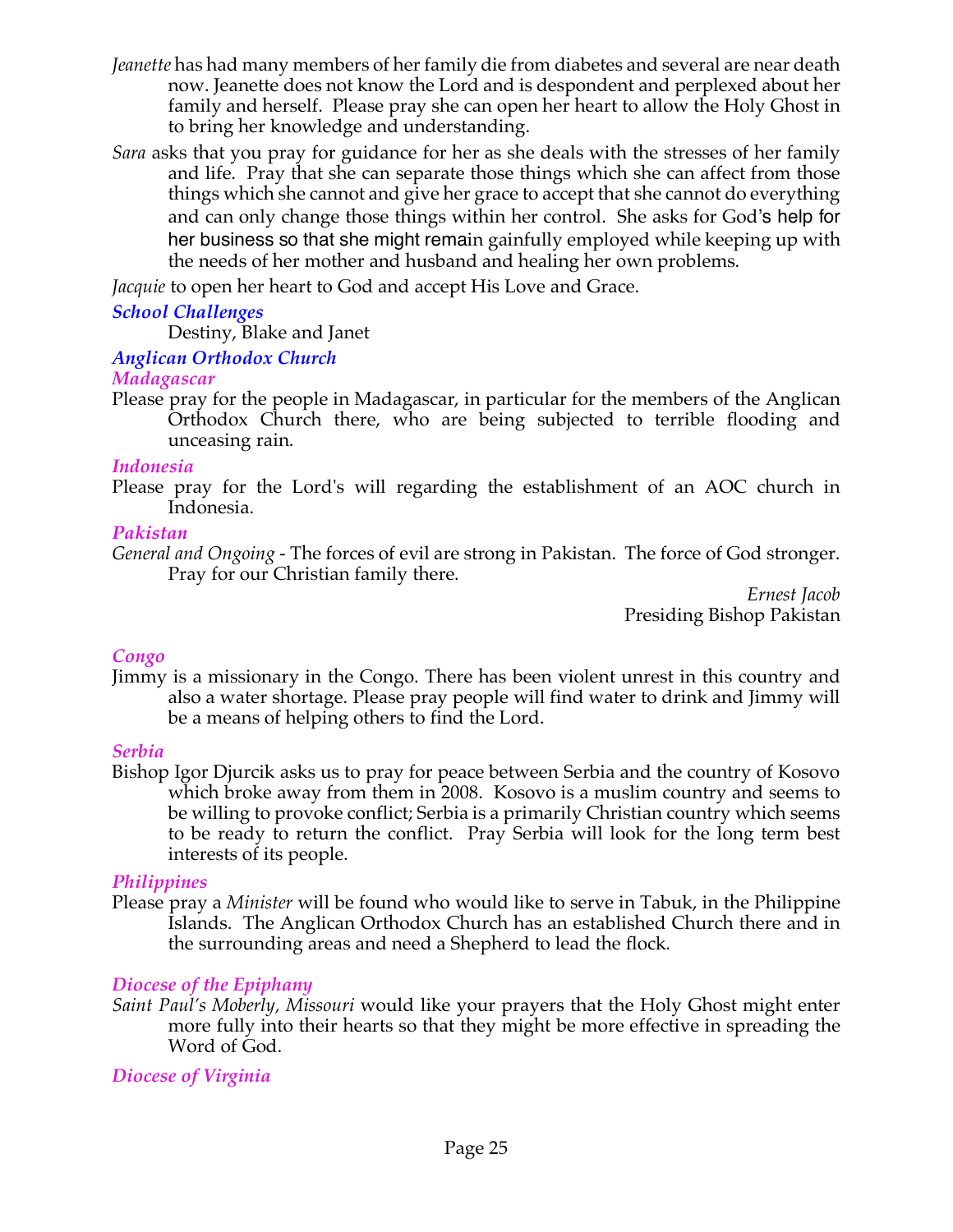*Saint Joseph of Arimathea Anglican Orthodox Church* is under a lot of stress. We all are, but they need even more prayer. Rev Roger Jessup, their wonderful minister, had to retire as he was so pressed by the duties of a primary care giver, in addition to all the worries of this world. Pray for trust in God for each member of the parish and for them to find economic relief.

## *Armed Forces & Contractors*

Dustin (USAF - Stateside), Kristyna and Luis Aviles (Army - Fort Lewis, Washington), Airman Donny Patton (USAF - Hulbert Field, Florida), Jordan Brown (USMC – Recruiter - Iowa City, Iowa), Trevor Jennings (USAF - KC-10 Boom Operator – McGuire AFB, NJ), Trevor Di Marco (USN - Whidbey Island, EF-18 Pilot), Kurt Thomas (USN – Virginia), Ethan (US Army Airborne – Southwest Asia)

## *For Our Country*

- Our country has lost its way. Over half the people that vote, voted for a government that promises them things it cannot deliver in return for their souls which it can, will and does take. Our foreign policy backs the rise of Islam, we turn our backs on those who would follow God and arm those who murder them. Pray God will raise up a leader from among the people who can turn the country's course 180° and attempt to come back to God. Pray the people will recognize that they are headed down a smooth wide road into the pit, a road that will get smoother and smoother, steeper and steeper until the only possible way is down. Down, into the depths of the pit. Pray people will recognize there is:
	- One True and Triune God who is goodness in and of Himself;
	- All religions are not equal;
	- All ways of life are not equal;
	- The Bible holds the Key to Life;
	- All rights come from God, not the State;
	- Good;
	- Bad;
	- Evil:
	- Right;
	- Wrong;
	- Allah is the Devil;
	- Abortion is no more than sacrifice of children to Baal.

Pray this recognition will not come too late. Pray we will, each of us, do our duty to God, Country and Family, putting His Honor above all.

## *Persecuted*

Around the world, Christians are under attack, not only in the Muslim world, but from Hindus and others in India. Also, they are under continual attack in the name of Separation of Church and State in the western world, as it becomes actively atheist or pro-devil buddy. Please pray for God's guidance and protection for all persecuted Christians and those around them.

## *Education*

*Aaron* is in need of God's guidance to see what he needs to do to fulfill his potential and live his life in a manner which will bring true happiness to him.